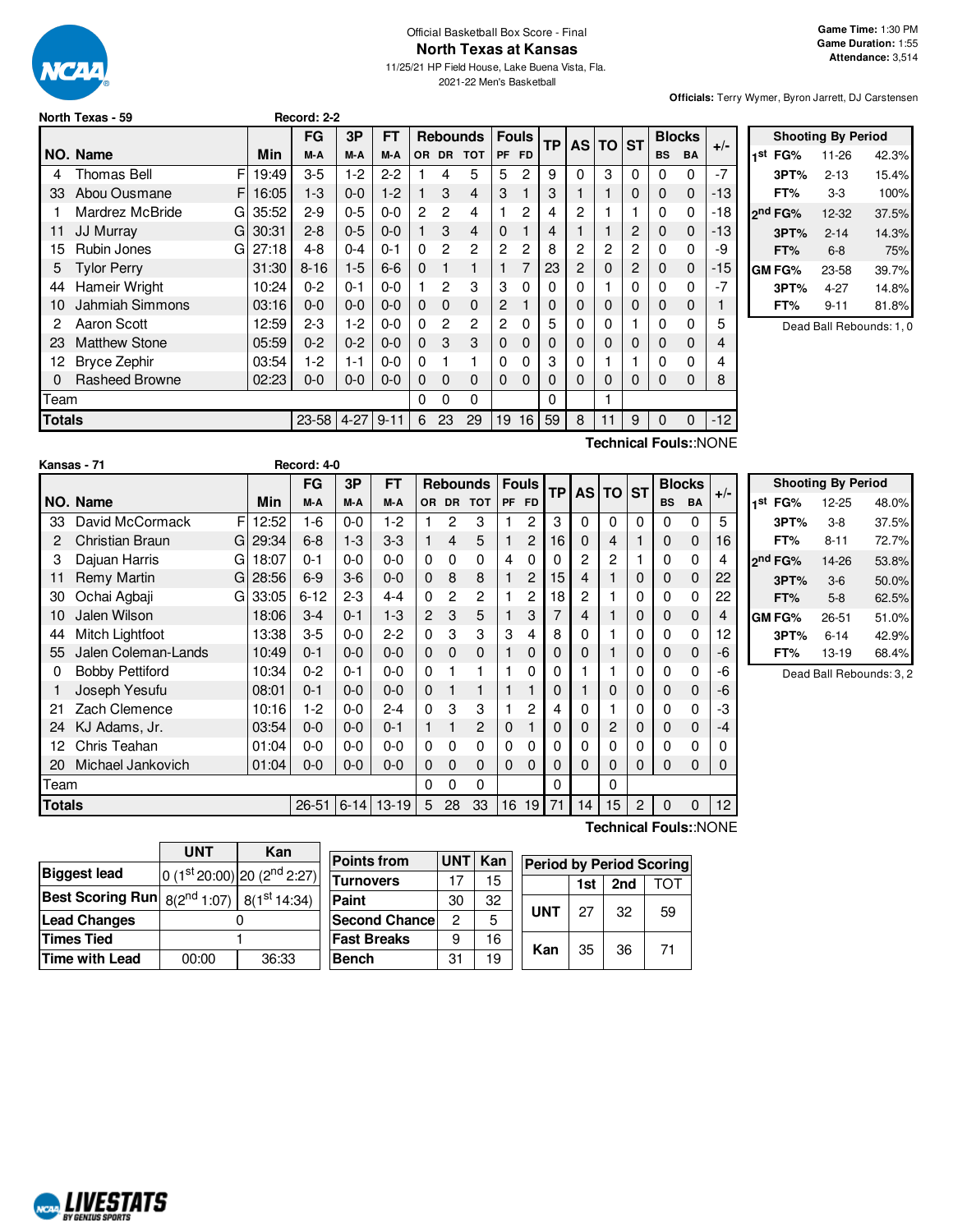

11/25/21 HP Field House, Lake Buena Vista, Fla. 2021-22 Men's Basketball

**Officials:** Terry Wymer, Byron Jarrett, DJ Carstensen

### **Period 1**

| <b>Quarter Starters:</b> |                                                      |            |               |              |                                     |                                                         |
|--------------------------|------------------------------------------------------|------------|---------------|--------------|-------------------------------------|---------------------------------------------------------|
| Kan                      | 2 Braun C                                            | 3 Harris D | 11 Martin R   |              | 30 Agbaji O                         | 33 McCormack D                                          |
| <b>UNT</b>               | 1 McBride M                                          | 4 Bell T   | 11 Murray J   |              | 15 Jones R                          | 33 Ousmane A                                            |
| <b>Game Time</b>         | Kan                                                  |            | <b>Score</b>  | Diff         |                                     | <b>UNT</b>                                              |
| 20:00                    | 33 MCCORMACK D jumpball lost                         |            |               |              | 33 OUSMANE A jumpball won           |                                                         |
| 19:43                    |                                                      |            |               |              | 33 OUSMANE A turnover bad pass (1)  |                                                         |
| 19:30                    | 11 MARTIN R turnover bad pass (1)                    |            |               |              |                                     |                                                         |
| 18:58                    |                                                      |            |               |              |                                     | 15 JONES R 3pt FG from turnover, jump shot missed       |
| 18:55                    | 11 MARTIN R defensive rebound (1)                    |            |               |              |                                     |                                                         |
| 18:55                    | 11 MARTIN R foul drawn (1)                           |            |               |              | 4 BELL T foul personal (1 - 1)      |                                                         |
| 18:51                    | 30 AGBAJI O 3pt FG, jump shot missed                 |            |               |              |                                     |                                                         |
| 18:47                    |                                                      |            |               |              | 1 MCBRIDE M defensive rebound (1)   |                                                         |
| 18:31                    |                                                      |            |               |              |                                     | 1 MCBRIDE M 3pt FG, jump shot missed                    |
| 18:27                    | 11 MARTIN R defensive rebound (2)                    |            |               |              |                                     |                                                         |
| 18:00                    | 33 MCCORMACK D 2pt FG in the paint, jump shot missed |            |               |              |                                     |                                                         |
| 17:57                    |                                                      |            |               |              | 33 OUSMANE A defensive rebound (1)  |                                                         |
| 17:36                    |                                                      |            |               |              |                                     | 33 OUSMANE A 2pt FG outside the paint, jump shot missed |
| 17:33                    | 11 MARTIN R defensive rebound (3)                    |            |               |              |                                     |                                                         |
| 17:28                    | 30 AGBAJI O 3pt FG, jump shot made (3)               |            | $3-0$         | 3            |                                     |                                                         |
| 17:28                    | 3 HARRIS D assist (1)                                |            |               |              |                                     |                                                         |
| 17:26                    |                                                      |            |               |              | Timeout 30 Sec                      |                                                         |
| 17:26                    |                                                      |            |               |              | 15 JONES R substitution out         |                                                         |
| 17:26                    |                                                      |            |               |              | 33 OUSMANE A substitution out       |                                                         |
| 17:26                    |                                                      |            |               |              | 5 PERRY T substitution in           |                                                         |
| 17:26                    |                                                      |            |               |              | 44 WRIGHT H substitution in         |                                                         |
| 17:06                    |                                                      |            | $3 - 2$       | $\mathbf{1}$ |                                     | 5 PERRY T 2pt FG in the paint, driving layup made (2)   |
| 17:06                    | 3 HARRIS D foul shooting (1 - 1)                     |            |               |              | 5 PERRY T foul drawn (1)            |                                                         |
| 17:06                    |                                                      |            | $3 - 3$       | 0            | 5 PERRY T free throw 1 - 1 made (3) |                                                         |
| 16:48                    | 11 MARTIN R 3pt FG, jump shot missed                 |            |               |              |                                     |                                                         |
| 16:44                    |                                                      |            |               |              | 4 BELL T defensive rebound (1)      |                                                         |
| 16:22                    | 33 MCCORMACK D foul drawn (1)                        |            |               |              | 44 WRIGHT H foul offensive (1 - 2)  |                                                         |
| 16:22                    |                                                      |            |               |              | 44 WRIGHT H turnover offensive (1)  |                                                         |
| 16:11                    | 2 BRAUN C 3pt FG from turnover, jump shot made (3)   |            | $6 - 3$       | 3            |                                     |                                                         |
| 16:11                    | 30 AGBAJI O assist (1)                               |            |               |              |                                     |                                                         |
| 15:38                    |                                                      |            |               |              | 5 PERRY T 3pt FG, jump shot missed  |                                                         |
| 15:35                    |                                                      |            |               |              | 4 BELL T offensive rebound (2)      |                                                         |
| 15:33                    |                                                      |            |               |              |                                     | 11 MURRAY J 3pt FG second chance, jump shot missed      |
| 15:29                    | 33 MCCORMACK D defensive rebound (1)                 |            |               |              |                                     |                                                         |
| 15:23                    | 30 AGBAJI O foul drawn (1)                           |            |               |              | 44 WRIGHT H foul shooting (2 - 3)   |                                                         |
| 15:23                    |                                                      |            | Timeout media |              |                                     |                                                         |
| 15:23                    | 3 HARRIS D substitution out                          |            |               |              |                                     |                                                         |
| 15:23                    | 33 MCCORMACK D substitution out                      |            |               |              |                                     |                                                         |
| 15:23                    | 10 WILSON J substitution in                          |            |               |              |                                     |                                                         |
| 15:23                    | 44 LIGHTFOOT M substitution in                       |            |               |              |                                     |                                                         |
| 15:23                    |                                                      |            |               |              | 11 MURRAY J substitution out        |                                                         |
| 15:23                    |                                                      |            |               |              | 44 WRIGHT H substitution out        |                                                         |
| 15:23                    |                                                      |            |               |              | 15 JONES R substitution in          |                                                         |

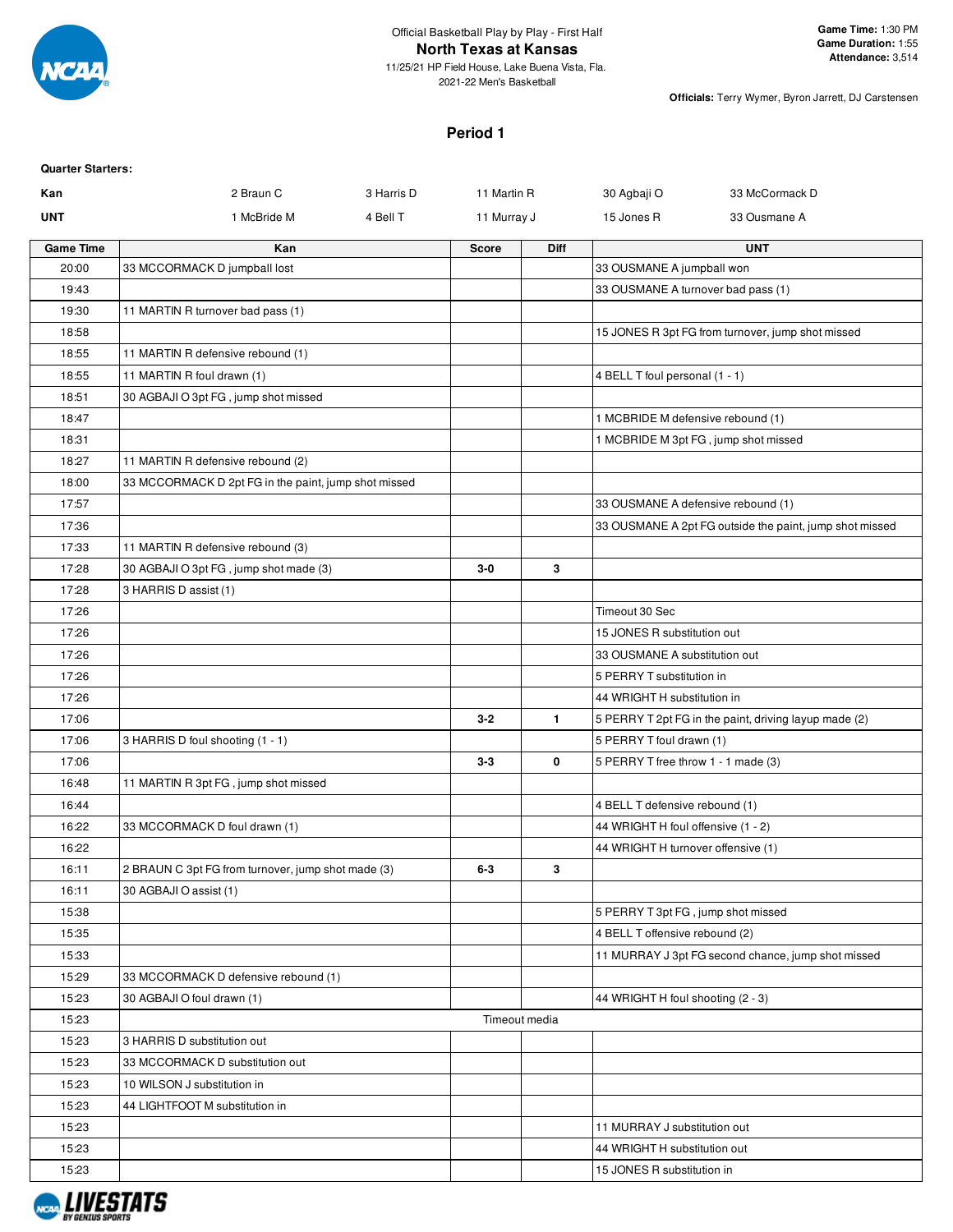

11/25/21 HP Field House, Lake Buena Vista, Fla. 2021-22 Men's Basketball

| 15:23<br>33 OUSMANE A substitution in<br>15:23<br>$7 - 3$<br>4<br>30 AGBAJI O free throw 1 - 2 made (4)<br>15:23<br>5<br>30 AGBAJI O free throw 2 - 2 made (5)<br>$8 - 3$<br>15:00<br>15 JONES R 3pt FG, jump shot missed<br>14:54<br>44 LIGHTFOOT M defensive rebound (1)<br>14:49<br>2 BRAUN C 3pt FG, jump shot missed<br>14:44<br>10 WILSON J offensive rebound (1)<br>14:34<br>30 AGBAJI O 3pt FG second chance, jump shot made (8)<br>$11-3$<br>8<br>14:34<br>11 MARTIN R assist (1) | <b>Game Time</b> | Kan | <b>Score</b> | <b>Diff</b> | <b>UNT</b>                                            |
|--------------------------------------------------------------------------------------------------------------------------------------------------------------------------------------------------------------------------------------------------------------------------------------------------------------------------------------------------------------------------------------------------------------------------------------------------------------------------------------------|------------------|-----|--------------|-------------|-------------------------------------------------------|
|                                                                                                                                                                                                                                                                                                                                                                                                                                                                                            |                  |     |              |             |                                                       |
|                                                                                                                                                                                                                                                                                                                                                                                                                                                                                            |                  |     |              |             |                                                       |
|                                                                                                                                                                                                                                                                                                                                                                                                                                                                                            |                  |     |              |             |                                                       |
|                                                                                                                                                                                                                                                                                                                                                                                                                                                                                            |                  |     |              |             |                                                       |
|                                                                                                                                                                                                                                                                                                                                                                                                                                                                                            |                  |     |              |             |                                                       |
|                                                                                                                                                                                                                                                                                                                                                                                                                                                                                            |                  |     |              |             |                                                       |
|                                                                                                                                                                                                                                                                                                                                                                                                                                                                                            |                  |     |              |             |                                                       |
|                                                                                                                                                                                                                                                                                                                                                                                                                                                                                            |                  |     |              |             |                                                       |
|                                                                                                                                                                                                                                                                                                                                                                                                                                                                                            |                  |     |              |             |                                                       |
|                                                                                                                                                                                                                                                                                                                                                                                                                                                                                            | 14:02            |     | $11-5$       | 6           | 4 BELL T 2pt FG outside the paint, jump shot made (2) |
| 13:55<br>44 LIGHTFOOT M 2pt FG fast break in the paint, dunk, made (2)<br>$13 - 5$<br>8                                                                                                                                                                                                                                                                                                                                                                                                    |                  |     |              |             |                                                       |
| 13:55<br>11 MARTIN R assist (2)                                                                                                                                                                                                                                                                                                                                                                                                                                                            |                  |     |              |             |                                                       |
| 13:55<br>44 LIGHTFOOT M foul drawn (1)<br>33 OUSMANE A foul shooting (1 - 4)                                                                                                                                                                                                                                                                                                                                                                                                               |                  |     |              |             |                                                       |
| 13:55<br>1 MCBRIDE M substitution out                                                                                                                                                                                                                                                                                                                                                                                                                                                      |                  |     |              |             |                                                       |
| 13:55<br>11 MURRAY J substitution in                                                                                                                                                                                                                                                                                                                                                                                                                                                       |                  |     |              |             |                                                       |
| 9<br>13:55<br>$14-5$<br>44 LIGHTFOOT M free throw fast break 1 - 1 made (3)                                                                                                                                                                                                                                                                                                                                                                                                                |                  |     |              |             |                                                       |
| 13:40<br>5 PERRY T 2pt FG outside the paint, jump shot missed                                                                                                                                                                                                                                                                                                                                                                                                                              |                  |     |              |             |                                                       |
| 13:36<br>33 OUSMANE A offensive rebound (2)                                                                                                                                                                                                                                                                                                                                                                                                                                                |                  |     |              |             |                                                       |
| 13:32<br>15 JONES R turnover bad pass (1)                                                                                                                                                                                                                                                                                                                                                                                                                                                  |                  |     |              |             |                                                       |
| 44 LIGHTFOOT M 2pt FG from turnover in the paint, layup made                                                                                                                                                                                                                                                                                                                                                                                                                               |                  |     |              |             |                                                       |
| 13:16<br>$16 - 5$<br>11<br>(5)                                                                                                                                                                                                                                                                                                                                                                                                                                                             |                  |     |              |             |                                                       |
| 13:16<br>11 MARTIN R assist (3)                                                                                                                                                                                                                                                                                                                                                                                                                                                            |                  |     |              |             |                                                       |
| 13:16<br>44 LIGHTFOOT M foul drawn (2)<br>33 OUSMANE A foul shooting (2 - 5)                                                                                                                                                                                                                                                                                                                                                                                                               |                  |     |              |             |                                                       |
| 13:16<br>2 BRAUN C substitution out                                                                                                                                                                                                                                                                                                                                                                                                                                                        |                  |     |              |             |                                                       |
| 13:16<br>11 MARTIN R substitution out                                                                                                                                                                                                                                                                                                                                                                                                                                                      |                  |     |              |             |                                                       |
| 13:16<br>3 HARRIS D substitution in                                                                                                                                                                                                                                                                                                                                                                                                                                                        |                  |     |              |             |                                                       |
| 13:16<br>55 COLEMAN-LANDS J substitution in                                                                                                                                                                                                                                                                                                                                                                                                                                                |                  |     |              |             |                                                       |
| 15 JONES R substitution out<br>13:16                                                                                                                                                                                                                                                                                                                                                                                                                                                       |                  |     |              |             |                                                       |
| 13:16<br>33 OUSMANE A substitution out                                                                                                                                                                                                                                                                                                                                                                                                                                                     |                  |     |              |             |                                                       |
| 13:16<br>1 MCBRIDE M substitution in                                                                                                                                                                                                                                                                                                                                                                                                                                                       |                  |     |              |             |                                                       |
| 13:16<br>10 SIMMONS J substitution in                                                                                                                                                                                                                                                                                                                                                                                                                                                      |                  |     |              |             |                                                       |
| 12<br>13:16<br>$17 - 5$<br>44 LIGHTFOOT M free throw 1 - 1 made (6)                                                                                                                                                                                                                                                                                                                                                                                                                        |                  |     |              |             |                                                       |
| 12:39<br>1 MCBRIDE M 3pt FG, jump shot missed                                                                                                                                                                                                                                                                                                                                                                                                                                              |                  |     |              |             |                                                       |
| 12:39<br>44 LIGHTFOOT M defensive rebound (2)                                                                                                                                                                                                                                                                                                                                                                                                                                              |                  |     |              |             |                                                       |
| 12:39<br>10 WILSON J foul drawn (1)<br>10 SIMMONS J foul shooting (1 - 6)                                                                                                                                                                                                                                                                                                                                                                                                                  |                  |     |              |             |                                                       |
| 12:39<br>10 WILSON J free throw fast break 1 - 2 missed                                                                                                                                                                                                                                                                                                                                                                                                                                    |                  |     |              |             |                                                       |
| 12:39<br>offensive dead ball rebound (1)                                                                                                                                                                                                                                                                                                                                                                                                                                                   |                  |     |              |             |                                                       |
| 12:39<br>4 BELL T substitution out                                                                                                                                                                                                                                                                                                                                                                                                                                                         |                  |     |              |             |                                                       |
| 12:39<br>2 SCOTT A substitution in                                                                                                                                                                                                                                                                                                                                                                                                                                                         |                  |     |              |             |                                                       |
| 12:39<br>$18-5$<br>13<br>10 WILSON J free throw fast break 2 - 2 made (1)                                                                                                                                                                                                                                                                                                                                                                                                                  |                  |     |              |             |                                                       |
| 12:09<br>$18-7$<br>11<br>11 MURRAY J 2pt FG in the paint, layup made (2)                                                                                                                                                                                                                                                                                                                                                                                                                   |                  |     |              |             |                                                       |
| 12:09<br>1 MCBRIDE M assist (1)                                                                                                                                                                                                                                                                                                                                                                                                                                                            |                  |     |              |             |                                                       |
| 11:47<br>10 WILSON J 2pt FG in the paint, layup made (3)<br>$20 - 7$<br>13                                                                                                                                                                                                                                                                                                                                                                                                                 |                  |     |              |             |                                                       |
| 11:47<br>10 WILSON J foul drawn (2)<br>10 SIMMONS J foul shooting (2 - 7)                                                                                                                                                                                                                                                                                                                                                                                                                  |                  |     |              |             |                                                       |
| Timeout media<br>11:47                                                                                                                                                                                                                                                                                                                                                                                                                                                                     |                  |     |              |             |                                                       |
| 11:47<br>30 AGBAJI O substitution out                                                                                                                                                                                                                                                                                                                                                                                                                                                      |                  |     |              |             |                                                       |
| 11:47<br>44 LIGHTFOOT M substitution out                                                                                                                                                                                                                                                                                                                                                                                                                                                   |                  |     |              |             |                                                       |
| 11:47<br>2 BRAUN C substitution in                                                                                                                                                                                                                                                                                                                                                                                                                                                         |                  |     |              |             |                                                       |
| 11:47<br>33 MCCORMACK D substitution in                                                                                                                                                                                                                                                                                                                                                                                                                                                    |                  |     |              |             |                                                       |

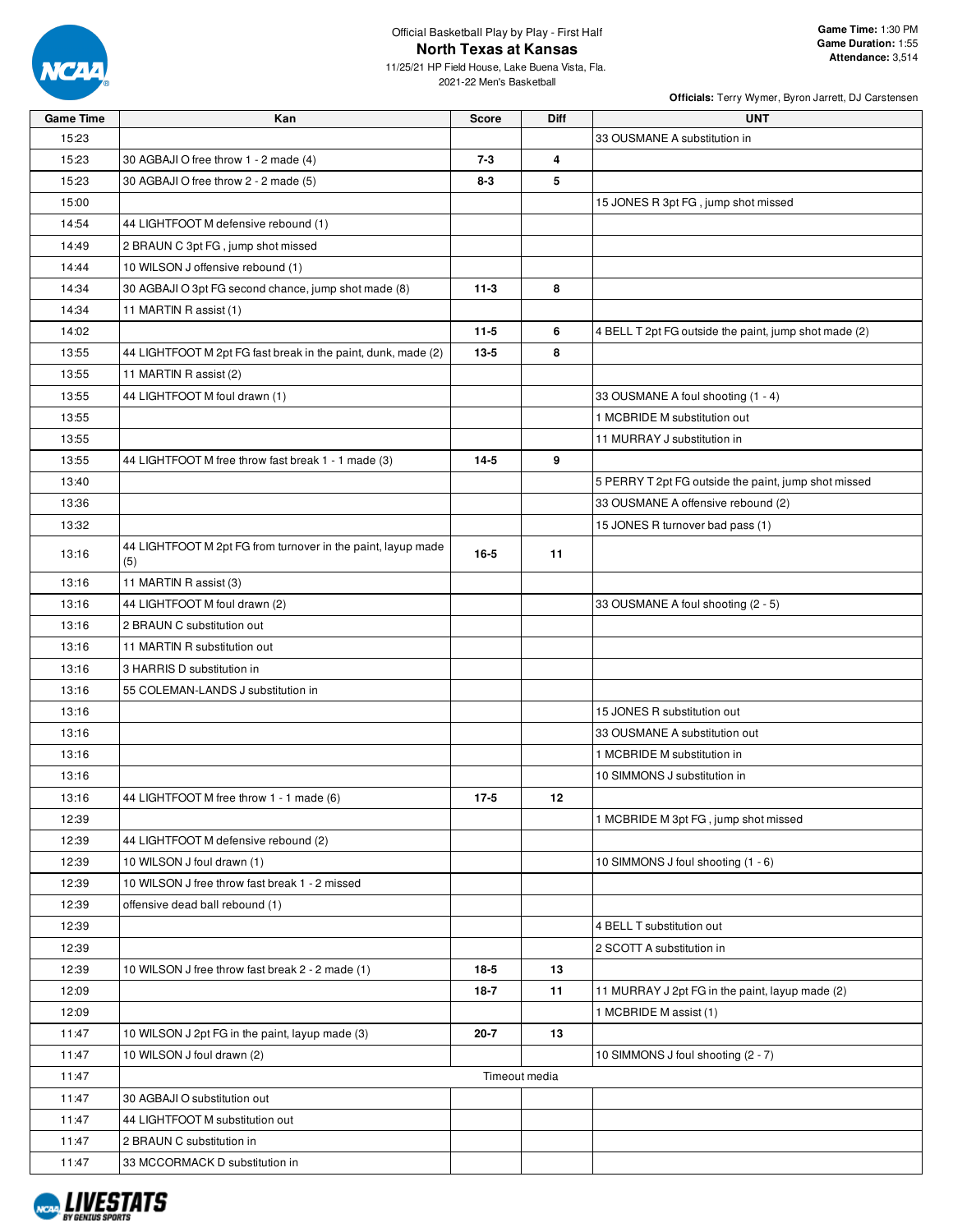

11/25/21 HP Field House, Lake Buena Vista, Fla. 2021-22 Men's Basketball

| <b>Game Time</b> | Kan                                                                   | <b>Score</b> | Diff          | <b>UNT</b>                                                   |
|------------------|-----------------------------------------------------------------------|--------------|---------------|--------------------------------------------------------------|
| 11:47            |                                                                       |              |               | 2 SCOTT A substitution out                                   |
| 11:47            |                                                                       |              |               | 4 BELL T substitution in                                     |
| 11:47            | 10 WILSON J free throw 1 - 1 missed                                   |              |               |                                                              |
| 11:47            |                                                                       |              |               | 4 BELL T defensive rebound (3)                               |
| 11:19            |                                                                       | $20 - 10$    | 10            | 5 PERRY T 3pt FG, jump shot made (6)                         |
| 10:58            | 33 MCCORMACK D 2pt FG in the paint, jump shot missed                  |              |               |                                                              |
| 10:55            | 33 MCCORMACK D offensive rebound (2)                                  |              |               |                                                              |
| 10:53            | 33 MCCORMACK D 2pt FG second chance in the paint, jump<br>shot missed |              |               |                                                              |
| 10:49            | 10 WILSON J offensive rebound (2)                                     |              |               |                                                              |
| 10:47            | 10 WILSON J 2pt FG second chance in the paint, layup made<br>(5)      | $22 - 10$    | 12            |                                                              |
| 10:14            |                                                                       | $22 - 12$    | 10            | 5 PERRY T 2pt FG in the paint, layup made (8)                |
| 10:00            | 10 WILSON J foul offensive (1 - 2)                                    |              |               | 10 SIMMONS J foul drawn (1)                                  |
| 10:00            | 10 WILSON J turnover offensive (1)                                    |              |               |                                                              |
| 10:00            | 10 WILSON J substitution out                                          |              |               |                                                              |
| 10:00            | 55 COLEMAN-LANDS J substitution out                                   |              |               |                                                              |
| 10:00            | 11 MARTIN R substitution in                                           |              |               |                                                              |
| 10:00            | 30 AGBAJI O substitution in                                           |              |               |                                                              |
| 10:00            |                                                                       |              |               | 1 MCBRIDE M substitution out                                 |
| 10:00            |                                                                       |              |               | 10 SIMMONS J substitution out                                |
| 10:00            |                                                                       |              |               | 15 JONES R substitution in                                   |
| 10:00            |                                                                       |              |               | 33 OUSMANE A substitution in                                 |
| 09:53            |                                                                       | $22 - 14$    | 8             | 15 JONES R 2pt FG from turnover in the paint, layup made (2) |
| 09:26            | 33 MCCORMACK D foul drawn (2)                                         |              |               | 33 OUSMANE A foul shooting (3 - 8)                           |
| 09:26            | 33 MCCORMACK D free throw 1 - 2 made (1)                              | $23 - 14$    | 9             |                                                              |
| 09:26            |                                                                       |              |               | 11 MURRAY J substitution out                                 |
| 09:26            |                                                                       |              |               | 33 OUSMANE A substitution out                                |
| 09:26            |                                                                       |              |               | 1 MCBRIDE M substitution in                                  |
| 09:26            |                                                                       |              |               | 44 WRIGHT H substitution in                                  |
| 09:26            | 33 MCCORMACK D free throw 2 - 2 missed                                |              |               |                                                              |
| 09:26            |                                                                       |              |               | 44 WRIGHT H defensive rebound (1)                            |
| 09:04            |                                                                       |              |               | 44 WRIGHT H 3pt FG, jump shot missed                         |
| 09:01            | 2 BRAUN C defensive rebound (1)                                       |              |               |                                                              |
| 08:49            | 30 AGBAJI O foul drawn (2)                                            |              |               | 15 JONES R foul personal (1 - 9)                             |
| 08:49            | 3 HARRIS D substitution out                                           |              |               |                                                              |
| 08:49            | 0 PETTIFORD B substitution in                                         |              |               |                                                              |
| 08:49            | 30 AGBAJI O 1&1 free throw 1 made (9)                                 | 24-14        | 10            |                                                              |
| 08:49            | 30 AGBAJI O 1&1 free throw 2 made (10)                                | 25-14        | 11            |                                                              |
| 08:21            |                                                                       |              |               | 1 MCBRIDE M 3pt FG, jump shot missed                         |
| 08:16            | 33 MCCORMACK D defensive rebound (3)                                  |              |               |                                                              |
| 08:04            | 11 MARTIN R 3pt FG, jump shot missed                                  |              |               |                                                              |
| 08:01            |                                                                       |              |               | 4 BELL T defensive rebound (4)                               |
| 07:54            | 33 MCCORMACK D foul personal (1 - 3)                                  |              |               | 5 PERRY T foul drawn (2)                                     |
| 07:54            |                                                                       |              | Timeout media |                                                              |
| 07:54            | 11 MARTIN R substitution out                                          |              |               |                                                              |
| 07:54            | 1 YESUFU J substitution in                                            |              |               |                                                              |
| 07:41            | 0 PETTIFORD B foul personal (1 - 4)                                   |              |               | 4 BELL T foul drawn (1)                                      |
| 07:30            | 1 YESUFU J foul drawn (1)                                             |              |               | 4 BELL T foul offensive (2 - 10)                             |
| 07:30            |                                                                       |              |               | 4 BELL T turnover offensive (1)                              |

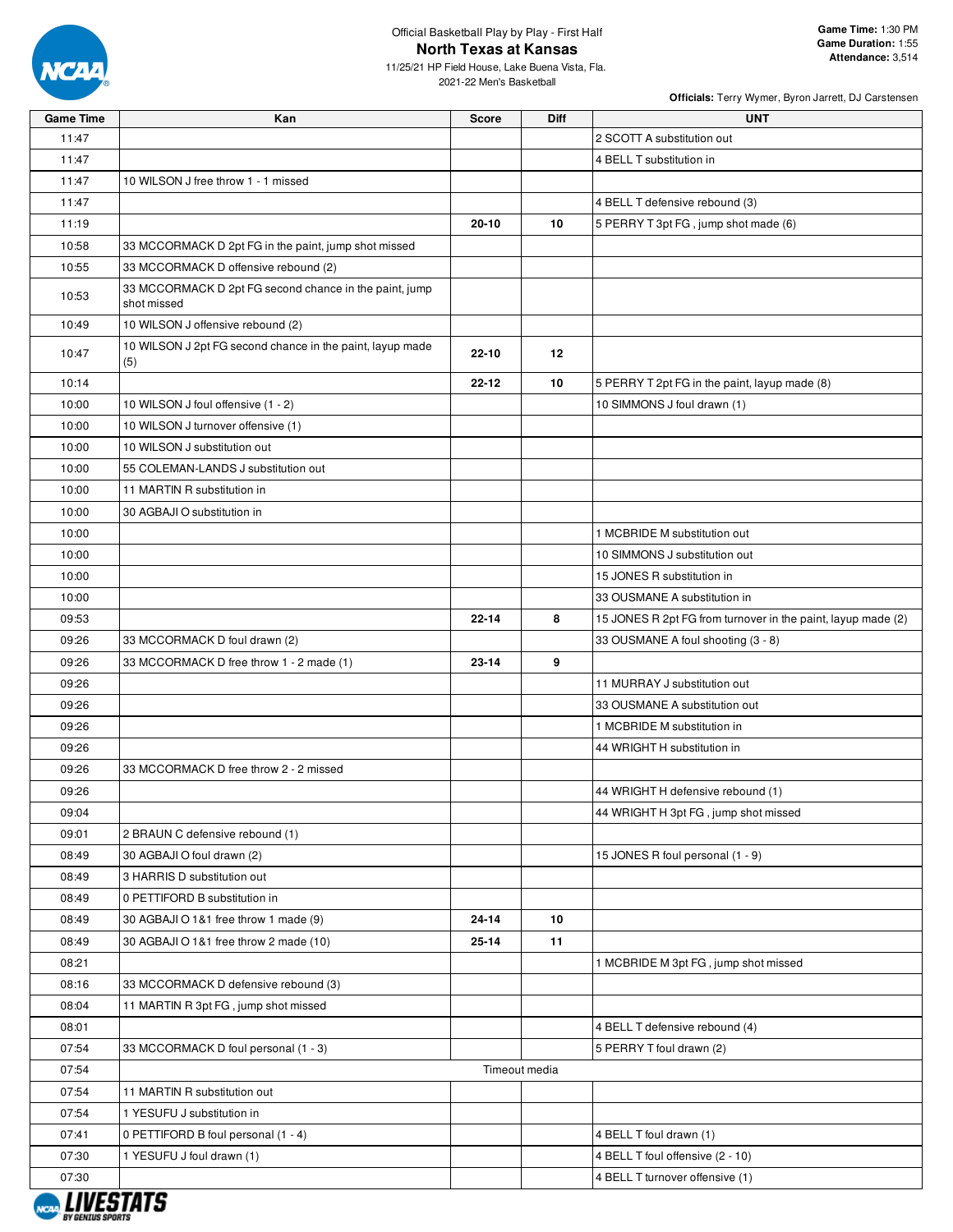

**Game Time:** 1:30 PM **Game Duration:** 1:55 **Attendance:** 3,514

11/25/21 HP Field House, Lake Buena Vista, Fla. 2021-22 Men's Basketball

| <b>Game Time</b> | Kan                                                                       | <b>Score</b> | Diff | <b>UNT</b>                                                                    |
|------------------|---------------------------------------------------------------------------|--------------|------|-------------------------------------------------------------------------------|
| 07:30            |                                                                           |              |      | 4 BELL T substitution out                                                     |
| 07:30            |                                                                           |              |      | 11 MURRAY J substitution in                                                   |
| 07:16            | 33 MCCORMACK D 2pt FG from turnover in the paint, dunk,<br>made (3)       | $27 - 14$    | 13   |                                                                               |
| 07:16            | 1 YESUFU J assist (1)                                                     |              |      |                                                                               |
| 06:50            |                                                                           |              |      | 5 PERRY T 2pt FG in the paint, layup missed                                   |
| 06:46            | 2 BRAUN C defensive rebound (2)                                           |              |      |                                                                               |
| 06:39            | 33 MCCORMACK D 2pt FG in the paint, layup missed                          |              |      |                                                                               |
| 06:35            |                                                                           |              |      | 5 PERRY T defensive rebound (1)                                               |
| 06:29            |                                                                           |              |      | 1 MCBRIDE M turnover travel (1)                                               |
| 06:29            | 2 BRAUN C substitution out                                                |              |      |                                                                               |
| 06:29            | 33 MCCORMACK D substitution out                                           |              |      |                                                                               |
| 06:29            | 10 WILSON J substitution in                                               |              |      |                                                                               |
| 06:29            | 44 LIGHTFOOT M substitution in                                            |              |      |                                                                               |
| 06:11            | 30 AGBAJI O 2pt FG from turnover outside the paint, jump shot<br>missed   |              |      |                                                                               |
| 06:06            |                                                                           |              |      | 11 MURRAY J defensive rebound (1)                                             |
| 05:52            |                                                                           |              |      | 11 MURRAY J 3pt FG, jump shot missed                                          |
| 05:48            | 1 YESUFU J defensive rebound (1)                                          |              |      |                                                                               |
| 05:42            | 44 LIGHTFOOT M 2pt FG outside the paint, jump shot missed                 |              |      |                                                                               |
| 05:38            |                                                                           |              |      | 15 JONES R defensive rebound (1)                                              |
| 05:30            | 1 YESUFU J foul personal (1 - 5)                                          |              |      | 5 PERRY T foul drawn (3)                                                      |
| 05:30            |                                                                           |              |      | 5 PERRY T substitution out                                                    |
| 05:30            |                                                                           |              |      | 4 BELL T substitution in                                                      |
| 05:27            |                                                                           | $27 - 16$    | 11   | 1 MCBRIDE M 2pt FG in the paint, layup made (2)                               |
| 05:07            | 10 WILSON J 3pt FG, jump shot missed                                      |              |      |                                                                               |
| 05:04            |                                                                           |              |      | 15 JONES R defensive rebound (2)                                              |
| 04:58            |                                                                           | $27 - 18$    | 9    | 15 JONES R 2pt FG in the paint, jump shot made (4)                            |
| 04:55            | Timeout 30 Sec                                                            |              |      |                                                                               |
| 04:55            | 0 PETTIFORD B substitution out                                            |              |      |                                                                               |
| 04:55            | 1 YESUFU J substitution out                                               |              |      |                                                                               |
| 04:55            | 10 WILSON J substitution out                                              |              |      |                                                                               |
| 04:55            | 30 AGBAJI O substitution out                                              |              |      |                                                                               |
| 04:55            | 44 LIGHTFOOT M substitution out                                           |              |      |                                                                               |
| 04:55            | 2 BRAUN C substitution in                                                 |              |      |                                                                               |
| 04:55            | 3 HARRIS D substitution in                                                |              |      |                                                                               |
| 04:55            | 11 MARTIN R substitution in                                               |              |      |                                                                               |
| 04:55            | 21 CLEMENCE Z substitution in                                             |              |      |                                                                               |
| 04:55            | 55 COLEMAN-LANDS J substitution in                                        |              |      |                                                                               |
| 04:33            | 55 COLEMAN-LANDS J turnover lost ball (1)                                 |              |      | 1 MCBRIDE M steal (1)                                                         |
| 04:20            |                                                                           |              |      | 1 MCBRIDE M 3pt FG from turnover, jump shot missed                            |
| 04:14            |                                                                           |              |      | 1 MCBRIDE M offensive rebound (2)                                             |
| 04:12            |                                                                           |              |      | 4 BELL T 2pt FG from turnover second chance in the paint, jump<br>shot missed |
| 04:05            | 21 CLEMENCE Z defensive rebound (1)                                       |              |      |                                                                               |
| 03:59            | 3 HARRIS D 2pt FG outside the paint, jump shot missed                     |              |      |                                                                               |
| 03:52            |                                                                           |              |      | 4 BELL T defensive rebound (5)                                                |
| 03:51            |                                                                           |              |      | 4 BELL T turnover lost ball (2)                                               |
| 03:48            | 2 BRAUN C 2pt FG fast break from turnover in the paint, layup<br>made (5) | 29-18        | 11   |                                                                               |

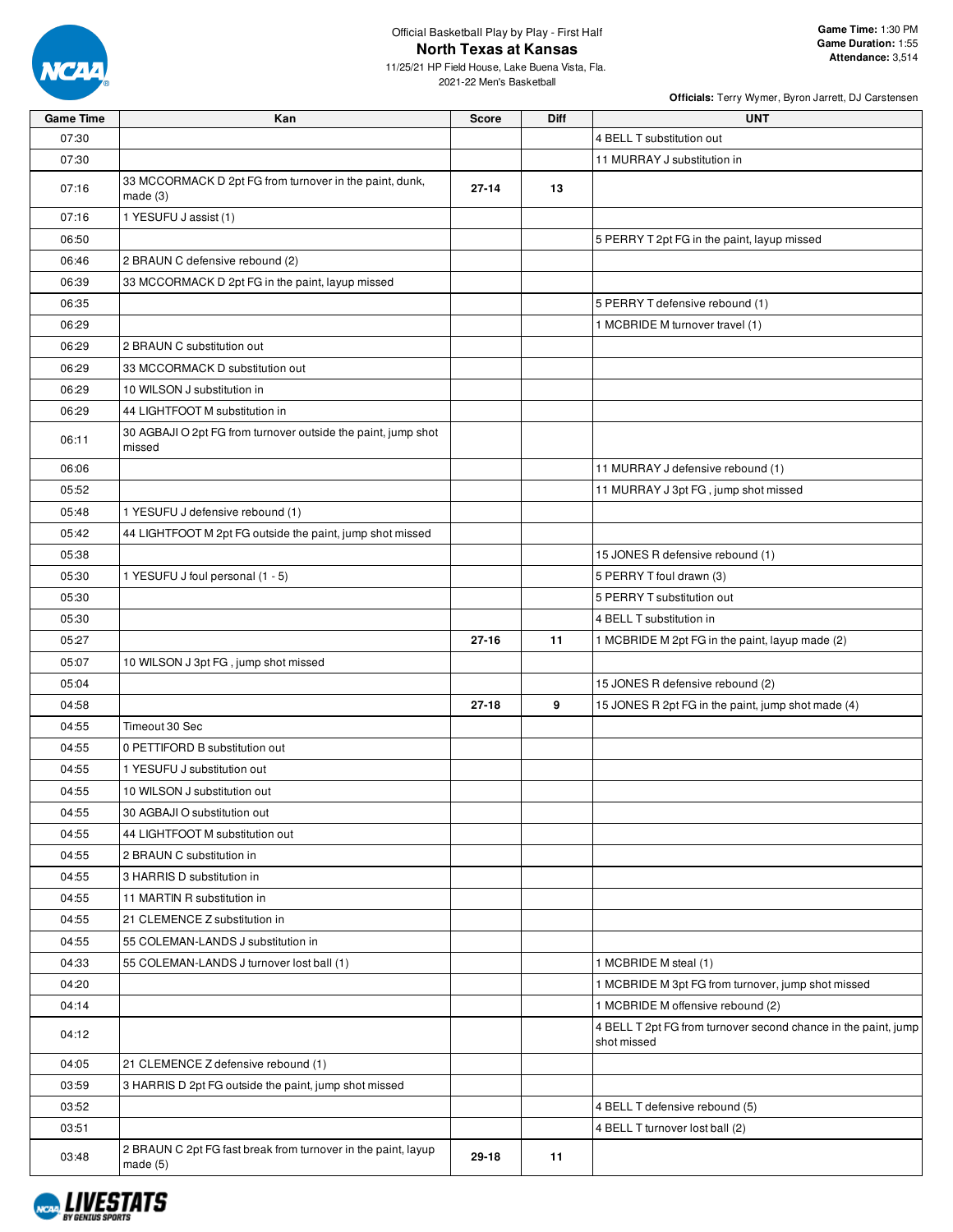

11/25/21 HP Field House, Lake Buena Vista, Fla. 2021-22 Men's Basketball

| <b>Game Time</b> | Kan                                                                         | <b>Score</b>         | <b>Diff</b> | <b>UNT</b>                                                                  |
|------------------|-----------------------------------------------------------------------------|----------------------|-------------|-----------------------------------------------------------------------------|
| 03:46            |                                                                             |                      |             | Timeout 30 Sec                                                              |
| 03:46            |                                                                             |                      |             | 44 WRIGHT H substitution out                                                |
| 03:46            |                                                                             |                      |             | 5 PERRY T substitution in                                                   |
| 03:34            | 3 HARRIS D steal (1)                                                        |                      |             | 15 JONES R turnover bad pass (2)                                            |
| 03:28            | 21 CLEMENCE Z foul offensive (1 - 6)                                        |                      |             | 11 MURRAY J foul drawn (1)                                                  |
| 03:28            | 21 CLEMENCE Z turnover offensive (1)                                        |                      |             |                                                                             |
| 03:10            |                                                                             | 29-21                | 8           | 4 BELL T 3pt FG from turnover, jump shot made (5)                           |
| 03:10            |                                                                             |                      |             | 5 PERRY T assist (1)                                                        |
| 02:45            | 2 BRAUN C 2pt FG outside the paint, jump shot made (7)                      | $31 - 21$            | 10          |                                                                             |
| 02:10            |                                                                             |                      |             | turnover shot clock (8)                                                     |
| 02:10            | 21 CLEMENCE Z substitution out                                              |                      |             |                                                                             |
| 02:10            | 55 COLEMAN-LANDS J substitution out                                         |                      |             |                                                                             |
| 02:10            | 10 WILSON J substitution in                                                 |                      |             |                                                                             |
| 02:10            | 30 AGBAJI O substitution in                                                 |                      |             |                                                                             |
| 01:50            | 11 MARTIN R 2pt FG from turnover outside the paint, jump shot<br>made $(2)$ | $33 - 21$            | 12          |                                                                             |
| 01:38            | 3 HARRIS D foul personal (2 - 7)                                            |                      |             | 5 PERRY T foul drawn (4)                                                    |
| 01:38            |                                                                             | 33-22                | 11          | 5 PERRY T 1&1 free throw 1 made (9)                                         |
| 01:38            |                                                                             | 33-23                | 10          | 5 PERRY T1&1 free throw 2 made (10)                                         |
| 01:19            | 3 HARRIS D substitution out                                                 |                      |             |                                                                             |
| 01:19            | 0 PETTIFORD B substitution in                                               |                      |             |                                                                             |
| 01:19            |                                                                             |                      |             | 4 BELL T substitution out                                                   |
| 01:19            |                                                                             |                      |             | 2 SCOTT A substitution in                                                   |
| 01:13            | 0 PETTIFORD B turnover bad pass (1)                                         |                      |             | 5 PERRY T steal (1)                                                         |
| 01:08            |                                                                             | 33-25                | 8           | 1 MCBRIDE M 2pt FG fast break from turnover in the paint,<br>layup made (4) |
| 01:08            | Timeout 30 Sec                                                              |                      |             |                                                                             |
| 01:08            | 0 PETTIFORD B substitution out                                              |                      |             |                                                                             |
| 01:08            | 1 YESUFU J substitution in                                                  |                      |             |                                                                             |
| 00:59            | 2 BRAUN C turnover bad pass (1)                                             |                      |             | 11 MURRAY J steal (1)                                                       |
| 00:53            |                                                                             | 33-27                | 6           | 11 MURRAY J 2pt FG fast break from turnover in the paint,<br>layup made (4) |
| 00:42            | 11 MARTIN R 2pt FG in the paint, layup made (4)                             | 35-27                | 8           |                                                                             |
| 00:11            |                                                                             |                      |             | 5 PERRY T 3pt FG, jump shot missed                                          |
| 00:05            | 11 MARTIN R defensive rebound (4)                                           |                      |             |                                                                             |
| 00:01            | 30 AGBAJI O 2pt FG outside the paint, jump shot missed                      |                      |             |                                                                             |
| 00:00            |                                                                             |                      |             | 2 SCOTT A defensive rebound (1)                                             |
|                  |                                                                             | <b>END OF PERIOD</b> |             |                                                                             |
|                  |                                                                             | Kan 35-27 UNT        |             |                                                                             |

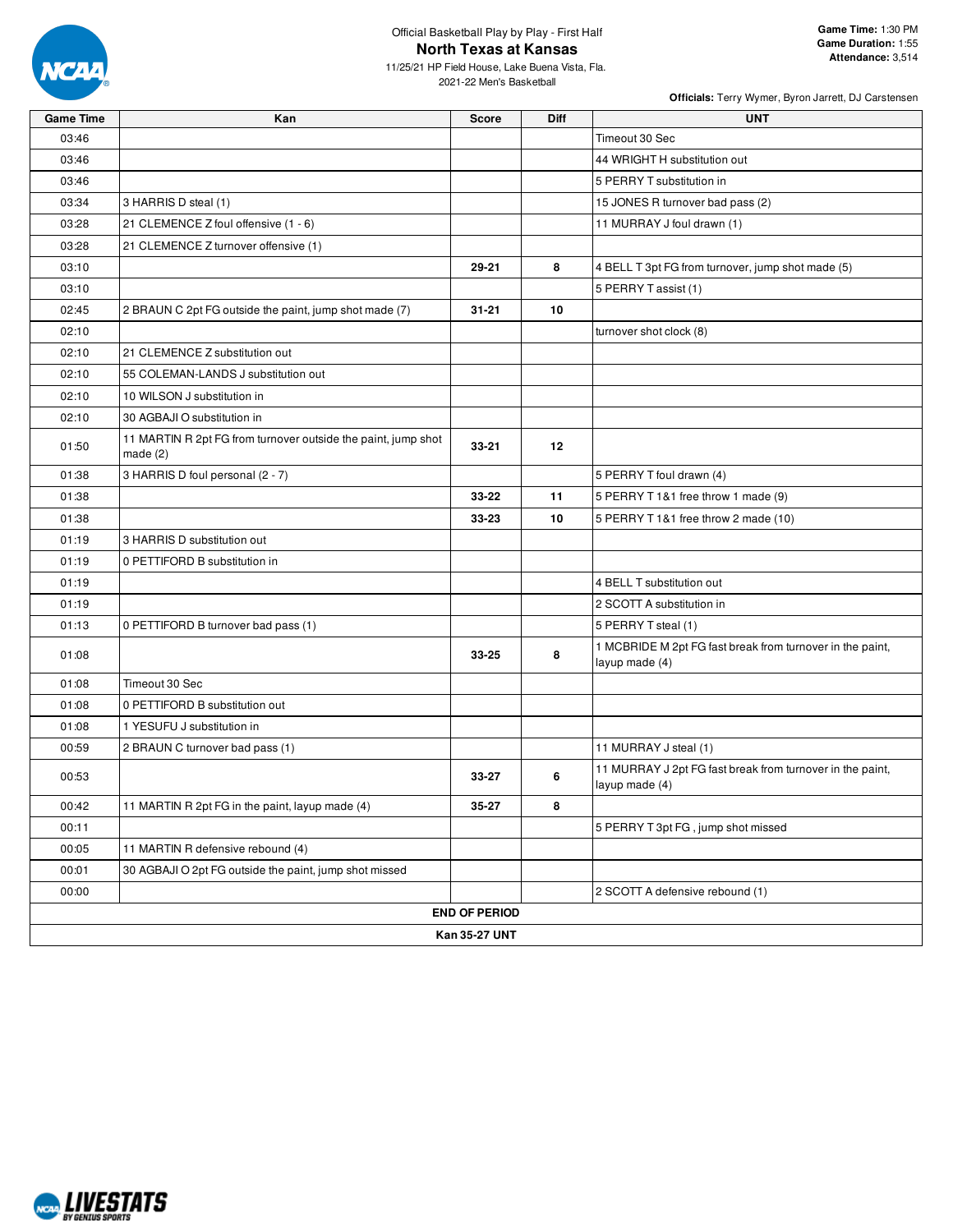

# Official Basketball Box Score - First Half **North Texas at Kansas**

11/25/21 HP Field House, Lake Buena Vista, Fla. 2021-22 Men's Basketball

**Officials:** Terry Wymer, Byron Jarrett, DJ Carstensen

### **North Texas - 27**

|               |                    |            | FG        | 3P       | <b>FT</b> |          |               | <b>Rebounds</b> |          | <b>Fouls</b> | <b>TP</b> | AS I        | <b>TO ST</b> |   |           | <b>Blocks</b> | $+/-$ |  |
|---------------|--------------------|------------|-----------|----------|-----------|----------|---------------|-----------------|----------|--------------|-----------|-------------|--------------|---|-----------|---------------|-------|--|
|               | NO. Name           | Min        | M-A       | M-A      | M-A       |          | OR DR         | <b>TOT</b>      |          | PF FD        |           |             |              |   | <b>BS</b> | <b>BA</b>     |       |  |
| 4             | Thomas Bell        | F<br>15:49 | $2 - 3$   | $1 - 1$  | $0-0$     |          | 4             | 5               | 2        |              | 5         | 0           | 2            | 0 | 0         | 0             | $-7$  |  |
| 33            | Abou Ousmane       | F<br>05:15 | $0 - 1$   | $0 - 0$  | $0-0$     |          |               | $\overline{c}$  | 3        | $\Omega$     | 0         | $\Omega$    |              | 0 | 0         | $\mathbf 0$   | -10   |  |
|               | Mardrez McBride    | 18:47<br>G | $2-6$     | $0 - 4$  | $0-0$     |          |               | 2               | $\Omega$ | 0            | 4         |             |              |   | $\Omega$  | $\Omega$      | -6    |  |
| 11            | JJ Murray<br>G     | 16:36      | $2 - 4$   | $0 - 2$  | $0-0$     | $\Omega$ |               |                 | $\Omega$ |              | 4         | $\mathbf 0$ | $\Omega$     |   | 0         | $\mathbf 0$   | $-1$  |  |
| 15            | Rubin Jones        | G<br>14:41 | $2 - 4$   | $0 - 2$  | $0-0$     | $\Omega$ | $\mathcal{P}$ | 2               |          | $\Omega$     | 4         | 0           | 2            | 0 | 0         | 0             | -9    |  |
| 5             | <b>Tylor Perry</b> | 15:42      | $3 - 7$   | $1 - 3$  | $3 - 3$   | $\Omega$ |               |                 | $\Omega$ | 4            | 10        |             | $\Omega$     |   | 0         | $\mathbf 0$   | $-7$  |  |
| 44            | Hameir Wright      | 07:43      | $0 - 1$   | $0 - 1$  | $0-0$     | $\Omega$ |               |                 | 2        | $\Omega$     | 0         | 0           |              | 0 | $\Omega$  | $\Omega$      | -2    |  |
| 10            | Jahmiah Simmons    | 03:16      | $0 - 0$   | $0 - 0$  | $0-0$     | $\Omega$ | $\Omega$      | 0               | 2        |              | 0         | $\Omega$    | 0            | 0 | $\Omega$  | $\Omega$      |       |  |
| 2             | Aaron Scott        | 02:11      | 0-0       | $0-0$    | $0-0$     | $\Omega$ |               |                 | 0        | $\Omega$     | 0         | 0           | 0            | 0 | 0         | 0             |       |  |
|               | Team               |            |           |          |           |          | 0             | $\Omega$        |          |              | $\Omega$  |             |              |   |           |               |       |  |
| <b>Totals</b> |                    |            | $11 - 26$ | $2 - 13$ | $3 - 3$   | 3        | 12            | 15              | 10       |              | 27        | 2           | 8            | 3 |           | 0             | -8    |  |

| <b>Shooting By Period</b> |               |          |        |  |  |  |
|---------------------------|---------------|----------|--------|--|--|--|
| 1st                       | FG%           | 11-26    | 42.3%  |  |  |  |
|                           | 3PT%          | $2 - 13$ | 15.4%  |  |  |  |
|                           | FT%           | $3-3$    | 100%   |  |  |  |
|                           | <b>GM FG%</b> | 11-26    | 42.3%  |  |  |  |
|                           | 3PT%          | $2 - 13$ | 15.4%  |  |  |  |
|                           | FT%           | $3-3$    | 100.0% |  |  |  |

Dead Ball Rebounds: 0, 0

**Technical Fouls:**:NONE

|               |                             |            | FG        | 3P      | FT       |                |                | <b>Rebounds</b> |           | <b>Fouls</b>   | <b>TP</b> | <b>AS</b> | <b>TO</b> | <b>ST</b> |           | <b>Blocks</b> | $+/-$ |
|---------------|-----------------------------|------------|-----------|---------|----------|----------------|----------------|-----------------|-----------|----------------|-----------|-----------|-----------|-----------|-----------|---------------|-------|
|               | NO. Name                    | <b>Min</b> | M-A       | M-A     | M-A      | 0R             | <b>DR</b>      | <b>TOT</b>      | <b>PF</b> | <b>FD</b>      |           |           |           |           | <b>BS</b> | <b>BA</b>     |       |
| 33            | David McCormack<br>F        | 09:55      | $1-5$     | $0-0$   | $1-2$    |                | 2              | 3               |           | 2              | 3         | 0         | $\Omega$  | 0         | $\Omega$  | 0             | 3     |
| 2             | <b>Christian Braun</b><br>G | 16:57      | $3-4$     | $1-2$   | $0 - 0$  | $\Omega$       | $\overline{2}$ | $\overline{2}$  | $\Omega$  | $\Omega$       | 7         | 0         |           | 0         | $\Omega$  | $\mathbf 0$   | 10    |
| 3             | Dajuan Harris<br>G          | 12:40      | $0 - 1$   | $0-0$   | $0 - 0$  | $\Omega$       | 0              | 0               | 2         | $\mathbf{0}$   | 0         |           | $\Omega$  |           | $\Omega$  | 0             | 2     |
| 11            | <b>Remy Martin</b><br>G     | 13:45      | $2 - 4$   | $0 - 2$ | $0 - 0$  | $\Omega$       | 4              | 4               | $\Omega$  |                | 4         | 3         |           | 0         | 0         | $\mathbf 0$   | 11    |
| 30            | Ochai Agbaji<br>G           | 15:28      | $2 - 5$   | $2 - 3$ | $4 - 4$  | $\Omega$       | 0              | 0               | 0         | $\overline{c}$ | 10        |           | 0         | 0         | $\Omega$  | 0             | 10    |
| 10            | Jalen Wilson                | 09:07      | $2 - 3$   | $0 - 1$ | $1-3$    | $\overline{2}$ | $\Omega$       | $\overline{2}$  |           | $\overline{c}$ | 5         | 0         |           | 0         | 0         | $\mathbf 0$   |       |
| 44            | Mitch Lightfoot             | 05:10      | $2 - 3$   | $0-0$   | $2-2$    | $\Omega$       | 2              | $\overline{2}$  | 0         | $\mathbf{2}$   | 6         | 0         | 0         | 0         | $\Omega$  | 0             | 6     |
| 55            | Jalen Coleman-Lands         | 06:01      | $0 - 0$   | $0-0$   | $0 - 0$  | $\Omega$       | $\Omega$       | 0               | $\Omega$  | $\Omega$       | 0         | 0         |           | 0         | 0         | 0             |       |
| 0             | <b>Bobby Pettiford</b>      | 04:05      | 0-0       | $0-0$   | $0 - 0$  | $\Omega$       | 0              | 0               |           | 0              | 0         | 0         |           | 0         | $\Omega$  | 0             | -2    |
|               | Joseph Yesufu               | 04:07      | $0-0$     | $0-0$   | $0 - 0$  | $\Omega$       |                | 1               |           |                | 0         |           | $\Omega$  | 0         | 0         | 0             | $-2$  |
| 21            | Zach Clemence               | 02:45      | 0-0       | $0-0$   | $0-0$    | 0              |                |                 |           | $\Omega$       | 0         | 0         |           | 0         | 0         | 0             |       |
| Team          |                             |            |           | 0       | $\Omega$ | 0              |                |                 | $\Omega$  |                | $\Omega$  |           |           |           |           |               |       |
| <b>Totals</b> |                             |            | $12 - 25$ | $3 - 8$ | $8 - 11$ | 3              | 12             | 15              | 7         | 10             | 35        | 6         | 6         |           | $\Omega$  | 0             | 8     |

| <b>Shooting By Period</b> |           |       |  |  |  |  |  |
|---------------------------|-----------|-------|--|--|--|--|--|
| 1st<br>FG%                | $12 - 25$ | 48.0% |  |  |  |  |  |
| 3PT%                      | $3-8$     | 37.5% |  |  |  |  |  |
| FT%                       | $8 - 11$  | 72.7% |  |  |  |  |  |
| <b>GMFG%</b>              | $12 - 25$ | 48.0% |  |  |  |  |  |
| 3PT%                      | $3 - 8$   | 37.5% |  |  |  |  |  |
| FT%                       | $8 - 11$  | 72.7% |  |  |  |  |  |

Dead Ball Rebounds: 1, 0

|                         | <b>UNT</b>              | Kan                       |  |  |
|-------------------------|-------------------------|---------------------------|--|--|
| <b>Biggest lead</b>     |                         | $0(1st20:00)13(1st12:39)$ |  |  |
| <b>Best Scoring Run</b> | 6(1 <sup>st</sup> 0:53) | 8(1 <sup>st</sup> 14:34)  |  |  |
| <b>Lead Changes</b>     |                         |                           |  |  |
| <b>Times Tied</b>       |                         |                           |  |  |
| <b>Time with Lead</b>   | 16:33<br>00:00          |                           |  |  |

| <b>Points from</b>   | <b>UNT</b> | Kan | Period by  |    |
|----------------------|------------|-----|------------|----|
| <b>Turnovers</b>     |            | 12  |            | ls |
| Paint                | 16         | 14  |            |    |
| <b>Second Chance</b> | ი          | 5   | <b>UNT</b> | 2. |
| <b>Fast Breaks</b>   |            | 6   |            |    |
| <b>Bench</b>         | 10         | 11  | Kan        | 35 |

**Technical Fouls:**:NONE

| <b>Period by Period Scoring</b> |     |     |     |  |  |  |  |  |  |
|---------------------------------|-----|-----|-----|--|--|--|--|--|--|
|                                 | 1st | 2nd | TOT |  |  |  |  |  |  |
| UNT                             | 27  | 32  | 59  |  |  |  |  |  |  |
| Kan                             | 35  | 36  | 71  |  |  |  |  |  |  |

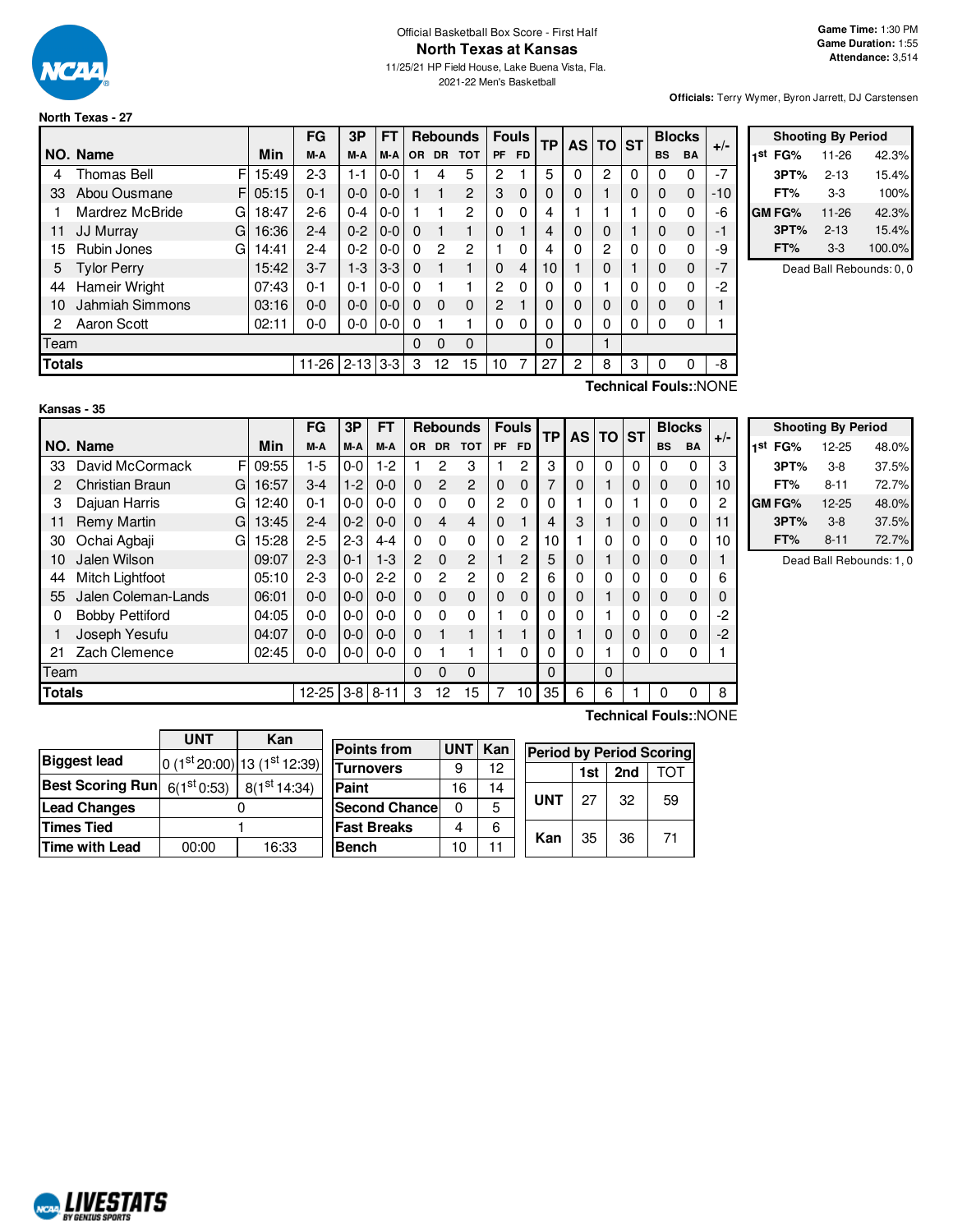

#### **Period 2**

| 2 Braun C<br>3 Harris D<br>11 Martin R<br>30 Agbaji O<br>33 McCormack D<br>Kan<br><b>UNT</b><br>15 Jones R<br>1 McBride M<br>4 Bell T<br>11 Murray J<br>33 Ousmane A<br><b>Game Time</b><br>Kan<br>Diff<br><b>UNT</b><br><b>Score</b><br>20:00<br>1 YESUFU J substitution out<br>20:00<br>10 WILSON J substitution out<br>20:00<br>3 HARRIS D substitution in<br>20:00<br>33 MCCORMACK D substitution in<br>20:00<br>2 SCOTT A substitution out<br>20:00<br>5 PERRY T substitution out<br>20:00<br>4 BELL T substitution in<br>33 OUSMANE A substitution in<br>20:00<br>19:34<br>2 BRAUN C foul drawn (1)<br>4 BELL T foul shooting (3 - 1)<br>19:34<br>2 BRAUN C free throw 1 - 2 made (8)<br>36-27<br>9<br>19:34<br>2 BRAUN C free throw 2 - 2 made (9)<br>$37 - 27$<br>10<br>8<br>19:19<br>37-29<br>33 OUSMANE A 2pt FG in the paint, dunk, made (2)<br>19:19<br>1 MCBRIDE M assist (2)<br>40-29<br>11<br>19:00<br>11 MARTIN R 3pt FG, jump shot made (7)<br>19:00<br>3 HARRIS D assist (2)<br>9<br>18:40<br>40-31<br>15 JONES R 2pt FG in the paint, driving layup made (6)<br>18:40<br>33 OUSMANE A assist (1)<br>43-31<br>12<br>18:32<br>11 MARTIN R 3pt FG fast break, jump shot made (10)<br>18:11<br>11 MARTIN R foul drawn (2)<br>4 BELL T foul offensive (4 - 2)<br>18:11<br>4 BELL T turnover offensive (3)<br>18:11<br>4 BELL T substitution out<br>18:11<br>5 PERRY T substitution in<br>33 MCCORMACK D 2pt FG from turnover in the paint, layup<br>17:45<br>missed<br>17:39<br>11 MURRAY J defensive rebound (2)<br>17:38<br>33 OUSMANE A 2pt FG in the paint, layup missed<br>17:34<br>11 MARTIN R defensive rebound (5)<br>17:31<br>15 JONES R steal (1)<br>3 HARRIS D turnover bad pass (1)<br>15 JONES R 2pt FG fast break from turnover in the paint, layup<br>43-33<br>10<br>17:26<br>made(8)<br>5 PERRY T assist (2)<br>17:26<br>17:14<br>11 MARTIN R 3pt FG, jump shot missed<br>17:09<br>33 OUSMANE A defensive rebound (3)<br>17:03<br>2 BRAUN C foul personal (1 - 1)<br>5 PERRY T foul drawn (5)<br>17:03<br>33 MCCORMACK D substitution out<br>17:03<br>44 LIGHTFOOT M substitution in<br>17:03<br>33 OUSMANE A substitution out<br>17:03<br>44 WRIGHT H substitution in<br>1 MCBRIDE M 3pt FG, jump shot missed<br>16:56<br>16:52<br>44 WRIGHT H offensive rebound (2)<br>15 JONES R 3pt FG second chance, jump shot missed<br>16:50<br>16:46<br>30 AGBAJI O defensive rebound (1)<br>16:33<br>3 HARRIS D turnover bad pass (2)<br>11 MURRAY J steal (2)<br>16:27<br>2 BRAUN C steal (1)<br>11 MURRAY J turnover bad pass (1) | <b>Quarter Starters:</b> |  |  |  |
|------------------------------------------------------------------------------------------------------------------------------------------------------------------------------------------------------------------------------------------------------------------------------------------------------------------------------------------------------------------------------------------------------------------------------------------------------------------------------------------------------------------------------------------------------------------------------------------------------------------------------------------------------------------------------------------------------------------------------------------------------------------------------------------------------------------------------------------------------------------------------------------------------------------------------------------------------------------------------------------------------------------------------------------------------------------------------------------------------------------------------------------------------------------------------------------------------------------------------------------------------------------------------------------------------------------------------------------------------------------------------------------------------------------------------------------------------------------------------------------------------------------------------------------------------------------------------------------------------------------------------------------------------------------------------------------------------------------------------------------------------------------------------------------------------------------------------------------------------------------------------------------------------------------------------------------------------------------------------------------------------------------------------------------------------------------------------------------------------------------------------------------------------------------------------------------------------------------------------------------------------------------------------------------------------------------------------------------------------------------------------------------------------------------------------------------------------------------------------------------------------------------------------------------------------------|--------------------------|--|--|--|
|                                                                                                                                                                                                                                                                                                                                                                                                                                                                                                                                                                                                                                                                                                                                                                                                                                                                                                                                                                                                                                                                                                                                                                                                                                                                                                                                                                                                                                                                                                                                                                                                                                                                                                                                                                                                                                                                                                                                                                                                                                                                                                                                                                                                                                                                                                                                                                                                                                                                                                                                                            |                          |  |  |  |
|                                                                                                                                                                                                                                                                                                                                                                                                                                                                                                                                                                                                                                                                                                                                                                                                                                                                                                                                                                                                                                                                                                                                                                                                                                                                                                                                                                                                                                                                                                                                                                                                                                                                                                                                                                                                                                                                                                                                                                                                                                                                                                                                                                                                                                                                                                                                                                                                                                                                                                                                                            |                          |  |  |  |
|                                                                                                                                                                                                                                                                                                                                                                                                                                                                                                                                                                                                                                                                                                                                                                                                                                                                                                                                                                                                                                                                                                                                                                                                                                                                                                                                                                                                                                                                                                                                                                                                                                                                                                                                                                                                                                                                                                                                                                                                                                                                                                                                                                                                                                                                                                                                                                                                                                                                                                                                                            |                          |  |  |  |
|                                                                                                                                                                                                                                                                                                                                                                                                                                                                                                                                                                                                                                                                                                                                                                                                                                                                                                                                                                                                                                                                                                                                                                                                                                                                                                                                                                                                                                                                                                                                                                                                                                                                                                                                                                                                                                                                                                                                                                                                                                                                                                                                                                                                                                                                                                                                                                                                                                                                                                                                                            |                          |  |  |  |
|                                                                                                                                                                                                                                                                                                                                                                                                                                                                                                                                                                                                                                                                                                                                                                                                                                                                                                                                                                                                                                                                                                                                                                                                                                                                                                                                                                                                                                                                                                                                                                                                                                                                                                                                                                                                                                                                                                                                                                                                                                                                                                                                                                                                                                                                                                                                                                                                                                                                                                                                                            |                          |  |  |  |
|                                                                                                                                                                                                                                                                                                                                                                                                                                                                                                                                                                                                                                                                                                                                                                                                                                                                                                                                                                                                                                                                                                                                                                                                                                                                                                                                                                                                                                                                                                                                                                                                                                                                                                                                                                                                                                                                                                                                                                                                                                                                                                                                                                                                                                                                                                                                                                                                                                                                                                                                                            |                          |  |  |  |
|                                                                                                                                                                                                                                                                                                                                                                                                                                                                                                                                                                                                                                                                                                                                                                                                                                                                                                                                                                                                                                                                                                                                                                                                                                                                                                                                                                                                                                                                                                                                                                                                                                                                                                                                                                                                                                                                                                                                                                                                                                                                                                                                                                                                                                                                                                                                                                                                                                                                                                                                                            |                          |  |  |  |
|                                                                                                                                                                                                                                                                                                                                                                                                                                                                                                                                                                                                                                                                                                                                                                                                                                                                                                                                                                                                                                                                                                                                                                                                                                                                                                                                                                                                                                                                                                                                                                                                                                                                                                                                                                                                                                                                                                                                                                                                                                                                                                                                                                                                                                                                                                                                                                                                                                                                                                                                                            |                          |  |  |  |
|                                                                                                                                                                                                                                                                                                                                                                                                                                                                                                                                                                                                                                                                                                                                                                                                                                                                                                                                                                                                                                                                                                                                                                                                                                                                                                                                                                                                                                                                                                                                                                                                                                                                                                                                                                                                                                                                                                                                                                                                                                                                                                                                                                                                                                                                                                                                                                                                                                                                                                                                                            |                          |  |  |  |
|                                                                                                                                                                                                                                                                                                                                                                                                                                                                                                                                                                                                                                                                                                                                                                                                                                                                                                                                                                                                                                                                                                                                                                                                                                                                                                                                                                                                                                                                                                                                                                                                                                                                                                                                                                                                                                                                                                                                                                                                                                                                                                                                                                                                                                                                                                                                                                                                                                                                                                                                                            |                          |  |  |  |
|                                                                                                                                                                                                                                                                                                                                                                                                                                                                                                                                                                                                                                                                                                                                                                                                                                                                                                                                                                                                                                                                                                                                                                                                                                                                                                                                                                                                                                                                                                                                                                                                                                                                                                                                                                                                                                                                                                                                                                                                                                                                                                                                                                                                                                                                                                                                                                                                                                                                                                                                                            |                          |  |  |  |
|                                                                                                                                                                                                                                                                                                                                                                                                                                                                                                                                                                                                                                                                                                                                                                                                                                                                                                                                                                                                                                                                                                                                                                                                                                                                                                                                                                                                                                                                                                                                                                                                                                                                                                                                                                                                                                                                                                                                                                                                                                                                                                                                                                                                                                                                                                                                                                                                                                                                                                                                                            |                          |  |  |  |
|                                                                                                                                                                                                                                                                                                                                                                                                                                                                                                                                                                                                                                                                                                                                                                                                                                                                                                                                                                                                                                                                                                                                                                                                                                                                                                                                                                                                                                                                                                                                                                                                                                                                                                                                                                                                                                                                                                                                                                                                                                                                                                                                                                                                                                                                                                                                                                                                                                                                                                                                                            |                          |  |  |  |
|                                                                                                                                                                                                                                                                                                                                                                                                                                                                                                                                                                                                                                                                                                                                                                                                                                                                                                                                                                                                                                                                                                                                                                                                                                                                                                                                                                                                                                                                                                                                                                                                                                                                                                                                                                                                                                                                                                                                                                                                                                                                                                                                                                                                                                                                                                                                                                                                                                                                                                                                                            |                          |  |  |  |
|                                                                                                                                                                                                                                                                                                                                                                                                                                                                                                                                                                                                                                                                                                                                                                                                                                                                                                                                                                                                                                                                                                                                                                                                                                                                                                                                                                                                                                                                                                                                                                                                                                                                                                                                                                                                                                                                                                                                                                                                                                                                                                                                                                                                                                                                                                                                                                                                                                                                                                                                                            |                          |  |  |  |
|                                                                                                                                                                                                                                                                                                                                                                                                                                                                                                                                                                                                                                                                                                                                                                                                                                                                                                                                                                                                                                                                                                                                                                                                                                                                                                                                                                                                                                                                                                                                                                                                                                                                                                                                                                                                                                                                                                                                                                                                                                                                                                                                                                                                                                                                                                                                                                                                                                                                                                                                                            |                          |  |  |  |
|                                                                                                                                                                                                                                                                                                                                                                                                                                                                                                                                                                                                                                                                                                                                                                                                                                                                                                                                                                                                                                                                                                                                                                                                                                                                                                                                                                                                                                                                                                                                                                                                                                                                                                                                                                                                                                                                                                                                                                                                                                                                                                                                                                                                                                                                                                                                                                                                                                                                                                                                                            |                          |  |  |  |
|                                                                                                                                                                                                                                                                                                                                                                                                                                                                                                                                                                                                                                                                                                                                                                                                                                                                                                                                                                                                                                                                                                                                                                                                                                                                                                                                                                                                                                                                                                                                                                                                                                                                                                                                                                                                                                                                                                                                                                                                                                                                                                                                                                                                                                                                                                                                                                                                                                                                                                                                                            |                          |  |  |  |
|                                                                                                                                                                                                                                                                                                                                                                                                                                                                                                                                                                                                                                                                                                                                                                                                                                                                                                                                                                                                                                                                                                                                                                                                                                                                                                                                                                                                                                                                                                                                                                                                                                                                                                                                                                                                                                                                                                                                                                                                                                                                                                                                                                                                                                                                                                                                                                                                                                                                                                                                                            |                          |  |  |  |
|                                                                                                                                                                                                                                                                                                                                                                                                                                                                                                                                                                                                                                                                                                                                                                                                                                                                                                                                                                                                                                                                                                                                                                                                                                                                                                                                                                                                                                                                                                                                                                                                                                                                                                                                                                                                                                                                                                                                                                                                                                                                                                                                                                                                                                                                                                                                                                                                                                                                                                                                                            |                          |  |  |  |
|                                                                                                                                                                                                                                                                                                                                                                                                                                                                                                                                                                                                                                                                                                                                                                                                                                                                                                                                                                                                                                                                                                                                                                                                                                                                                                                                                                                                                                                                                                                                                                                                                                                                                                                                                                                                                                                                                                                                                                                                                                                                                                                                                                                                                                                                                                                                                                                                                                                                                                                                                            |                          |  |  |  |
|                                                                                                                                                                                                                                                                                                                                                                                                                                                                                                                                                                                                                                                                                                                                                                                                                                                                                                                                                                                                                                                                                                                                                                                                                                                                                                                                                                                                                                                                                                                                                                                                                                                                                                                                                                                                                                                                                                                                                                                                                                                                                                                                                                                                                                                                                                                                                                                                                                                                                                                                                            |                          |  |  |  |
|                                                                                                                                                                                                                                                                                                                                                                                                                                                                                                                                                                                                                                                                                                                                                                                                                                                                                                                                                                                                                                                                                                                                                                                                                                                                                                                                                                                                                                                                                                                                                                                                                                                                                                                                                                                                                                                                                                                                                                                                                                                                                                                                                                                                                                                                                                                                                                                                                                                                                                                                                            |                          |  |  |  |
|                                                                                                                                                                                                                                                                                                                                                                                                                                                                                                                                                                                                                                                                                                                                                                                                                                                                                                                                                                                                                                                                                                                                                                                                                                                                                                                                                                                                                                                                                                                                                                                                                                                                                                                                                                                                                                                                                                                                                                                                                                                                                                                                                                                                                                                                                                                                                                                                                                                                                                                                                            |                          |  |  |  |
|                                                                                                                                                                                                                                                                                                                                                                                                                                                                                                                                                                                                                                                                                                                                                                                                                                                                                                                                                                                                                                                                                                                                                                                                                                                                                                                                                                                                                                                                                                                                                                                                                                                                                                                                                                                                                                                                                                                                                                                                                                                                                                                                                                                                                                                                                                                                                                                                                                                                                                                                                            |                          |  |  |  |
|                                                                                                                                                                                                                                                                                                                                                                                                                                                                                                                                                                                                                                                                                                                                                                                                                                                                                                                                                                                                                                                                                                                                                                                                                                                                                                                                                                                                                                                                                                                                                                                                                                                                                                                                                                                                                                                                                                                                                                                                                                                                                                                                                                                                                                                                                                                                                                                                                                                                                                                                                            |                          |  |  |  |
|                                                                                                                                                                                                                                                                                                                                                                                                                                                                                                                                                                                                                                                                                                                                                                                                                                                                                                                                                                                                                                                                                                                                                                                                                                                                                                                                                                                                                                                                                                                                                                                                                                                                                                                                                                                                                                                                                                                                                                                                                                                                                                                                                                                                                                                                                                                                                                                                                                                                                                                                                            |                          |  |  |  |
|                                                                                                                                                                                                                                                                                                                                                                                                                                                                                                                                                                                                                                                                                                                                                                                                                                                                                                                                                                                                                                                                                                                                                                                                                                                                                                                                                                                                                                                                                                                                                                                                                                                                                                                                                                                                                                                                                                                                                                                                                                                                                                                                                                                                                                                                                                                                                                                                                                                                                                                                                            |                          |  |  |  |
|                                                                                                                                                                                                                                                                                                                                                                                                                                                                                                                                                                                                                                                                                                                                                                                                                                                                                                                                                                                                                                                                                                                                                                                                                                                                                                                                                                                                                                                                                                                                                                                                                                                                                                                                                                                                                                                                                                                                                                                                                                                                                                                                                                                                                                                                                                                                                                                                                                                                                                                                                            |                          |  |  |  |
|                                                                                                                                                                                                                                                                                                                                                                                                                                                                                                                                                                                                                                                                                                                                                                                                                                                                                                                                                                                                                                                                                                                                                                                                                                                                                                                                                                                                                                                                                                                                                                                                                                                                                                                                                                                                                                                                                                                                                                                                                                                                                                                                                                                                                                                                                                                                                                                                                                                                                                                                                            |                          |  |  |  |
|                                                                                                                                                                                                                                                                                                                                                                                                                                                                                                                                                                                                                                                                                                                                                                                                                                                                                                                                                                                                                                                                                                                                                                                                                                                                                                                                                                                                                                                                                                                                                                                                                                                                                                                                                                                                                                                                                                                                                                                                                                                                                                                                                                                                                                                                                                                                                                                                                                                                                                                                                            |                          |  |  |  |
|                                                                                                                                                                                                                                                                                                                                                                                                                                                                                                                                                                                                                                                                                                                                                                                                                                                                                                                                                                                                                                                                                                                                                                                                                                                                                                                                                                                                                                                                                                                                                                                                                                                                                                                                                                                                                                                                                                                                                                                                                                                                                                                                                                                                                                                                                                                                                                                                                                                                                                                                                            |                          |  |  |  |
|                                                                                                                                                                                                                                                                                                                                                                                                                                                                                                                                                                                                                                                                                                                                                                                                                                                                                                                                                                                                                                                                                                                                                                                                                                                                                                                                                                                                                                                                                                                                                                                                                                                                                                                                                                                                                                                                                                                                                                                                                                                                                                                                                                                                                                                                                                                                                                                                                                                                                                                                                            |                          |  |  |  |
|                                                                                                                                                                                                                                                                                                                                                                                                                                                                                                                                                                                                                                                                                                                                                                                                                                                                                                                                                                                                                                                                                                                                                                                                                                                                                                                                                                                                                                                                                                                                                                                                                                                                                                                                                                                                                                                                                                                                                                                                                                                                                                                                                                                                                                                                                                                                                                                                                                                                                                                                                            |                          |  |  |  |
|                                                                                                                                                                                                                                                                                                                                                                                                                                                                                                                                                                                                                                                                                                                                                                                                                                                                                                                                                                                                                                                                                                                                                                                                                                                                                                                                                                                                                                                                                                                                                                                                                                                                                                                                                                                                                                                                                                                                                                                                                                                                                                                                                                                                                                                                                                                                                                                                                                                                                                                                                            |                          |  |  |  |
|                                                                                                                                                                                                                                                                                                                                                                                                                                                                                                                                                                                                                                                                                                                                                                                                                                                                                                                                                                                                                                                                                                                                                                                                                                                                                                                                                                                                                                                                                                                                                                                                                                                                                                                                                                                                                                                                                                                                                                                                                                                                                                                                                                                                                                                                                                                                                                                                                                                                                                                                                            |                          |  |  |  |
|                                                                                                                                                                                                                                                                                                                                                                                                                                                                                                                                                                                                                                                                                                                                                                                                                                                                                                                                                                                                                                                                                                                                                                                                                                                                                                                                                                                                                                                                                                                                                                                                                                                                                                                                                                                                                                                                                                                                                                                                                                                                                                                                                                                                                                                                                                                                                                                                                                                                                                                                                            |                          |  |  |  |
|                                                                                                                                                                                                                                                                                                                                                                                                                                                                                                                                                                                                                                                                                                                                                                                                                                                                                                                                                                                                                                                                                                                                                                                                                                                                                                                                                                                                                                                                                                                                                                                                                                                                                                                                                                                                                                                                                                                                                                                                                                                                                                                                                                                                                                                                                                                                                                                                                                                                                                                                                            |                          |  |  |  |
|                                                                                                                                                                                                                                                                                                                                                                                                                                                                                                                                                                                                                                                                                                                                                                                                                                                                                                                                                                                                                                                                                                                                                                                                                                                                                                                                                                                                                                                                                                                                                                                                                                                                                                                                                                                                                                                                                                                                                                                                                                                                                                                                                                                                                                                                                                                                                                                                                                                                                                                                                            |                          |  |  |  |
|                                                                                                                                                                                                                                                                                                                                                                                                                                                                                                                                                                                                                                                                                                                                                                                                                                                                                                                                                                                                                                                                                                                                                                                                                                                                                                                                                                                                                                                                                                                                                                                                                                                                                                                                                                                                                                                                                                                                                                                                                                                                                                                                                                                                                                                                                                                                                                                                                                                                                                                                                            |                          |  |  |  |
|                                                                                                                                                                                                                                                                                                                                                                                                                                                                                                                                                                                                                                                                                                                                                                                                                                                                                                                                                                                                                                                                                                                                                                                                                                                                                                                                                                                                                                                                                                                                                                                                                                                                                                                                                                                                                                                                                                                                                                                                                                                                                                                                                                                                                                                                                                                                                                                                                                                                                                                                                            |                          |  |  |  |
|                                                                                                                                                                                                                                                                                                                                                                                                                                                                                                                                                                                                                                                                                                                                                                                                                                                                                                                                                                                                                                                                                                                                                                                                                                                                                                                                                                                                                                                                                                                                                                                                                                                                                                                                                                                                                                                                                                                                                                                                                                                                                                                                                                                                                                                                                                                                                                                                                                                                                                                                                            |                          |  |  |  |
|                                                                                                                                                                                                                                                                                                                                                                                                                                                                                                                                                                                                                                                                                                                                                                                                                                                                                                                                                                                                                                                                                                                                                                                                                                                                                                                                                                                                                                                                                                                                                                                                                                                                                                                                                                                                                                                                                                                                                                                                                                                                                                                                                                                                                                                                                                                                                                                                                                                                                                                                                            |                          |  |  |  |
|                                                                                                                                                                                                                                                                                                                                                                                                                                                                                                                                                                                                                                                                                                                                                                                                                                                                                                                                                                                                                                                                                                                                                                                                                                                                                                                                                                                                                                                                                                                                                                                                                                                                                                                                                                                                                                                                                                                                                                                                                                                                                                                                                                                                                                                                                                                                                                                                                                                                                                                                                            |                          |  |  |  |
|                                                                                                                                                                                                                                                                                                                                                                                                                                                                                                                                                                                                                                                                                                                                                                                                                                                                                                                                                                                                                                                                                                                                                                                                                                                                                                                                                                                                                                                                                                                                                                                                                                                                                                                                                                                                                                                                                                                                                                                                                                                                                                                                                                                                                                                                                                                                                                                                                                                                                                                                                            |                          |  |  |  |

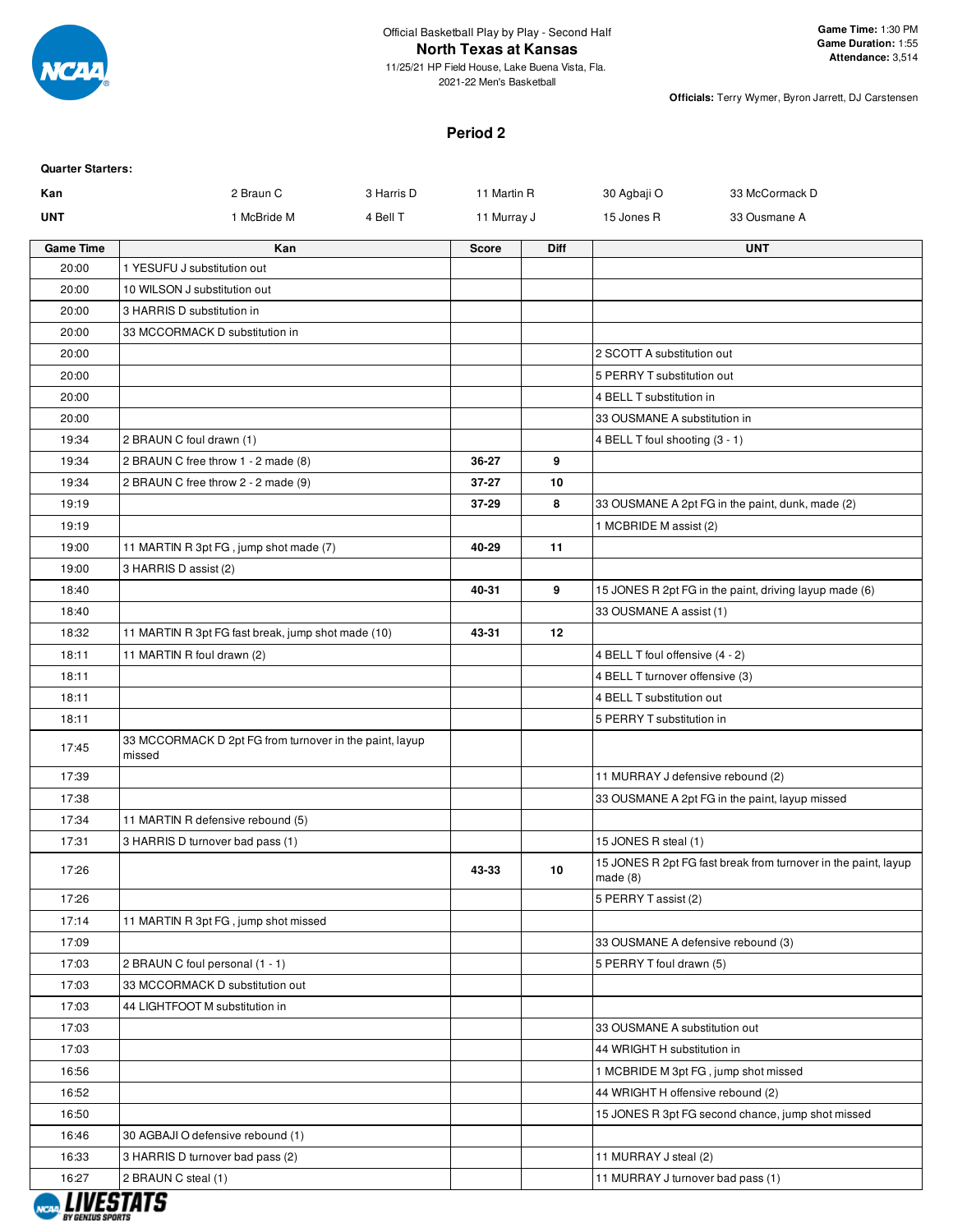

11/25/21 HP Field House, Lake Buena Vista, Fla. 2021-22 Men's Basketball

| <b>Game Time</b> | Kan                                                                          | <b>Score</b>  | Diff    | <b>UNT</b>                                              |
|------------------|------------------------------------------------------------------------------|---------------|---------|---------------------------------------------------------|
| 16:25            | 2 BRAUN C 2pt FG fast break from turnover in the paint, layup<br>made $(11)$ | 45-33         | $12 \,$ |                                                         |
| 16:25            | 2 BRAUN C foul drawn (2)                                                     |               |         | 44 WRIGHT H foul shooting (3 - 3)                       |
| 16:25            | 2 BRAUN C free throw fast break 1 - 1 made (12)                              | 46-33         | 13      |                                                         |
| 16:24            | 3 HARRIS D foul personal (3 - 2)                                             |               |         | 5 PERRY T foul drawn (6)                                |
| 16:06            |                                                                              | 46-35         | 11      | 5 PERRY T 2pt FG outside the paint, jump shot made (12) |
| 15:55            | 2 BRAUN C 2pt FG in the paint, driving layup made (14)                       | 48-35         | 13      |                                                         |
| 15:38            | 11 MARTIN R foul personal (1 - 3)                                            |               |         | 1 MCBRIDE M foul drawn (1)                              |
| 15:38            |                                                                              | Timeout media |         |                                                         |
| 15:28            | jump ball situation                                                          |               |         |                                                         |
| 15:28            | 3 HARRIS D substitution out                                                  |               |         |                                                         |
| 15:28            | 10 WILSON J substitution in                                                  |               |         |                                                         |
| 15:19            |                                                                              |               |         | 44 WRIGHT H 2pt FG outside the paint, jump shot missed  |
| 15:14            | 30 AGBAJI O defensive rebound (2)                                            |               |         |                                                         |
| 15:05            | 44 LIGHTFOOT M 2pt FG in the paint, layup missed                             |               |         |                                                         |
| 15:01            |                                                                              |               |         | 44 WRIGHT H defensive rebound (3)                       |
| 14:47            |                                                                              |               |         | 1 MCBRIDE M 2pt FG outside the paint, jump shot missed  |
| 14:43            | 10 WILSON J defensive rebound (3)                                            |               |         |                                                         |
| 14:41            | 30 AGBAJI O 2pt FG fast break in the paint, dunk, made (12)                  | 50-35         | 15      |                                                         |
| 14:41            | 11 MARTIN R assist (4)                                                       |               |         |                                                         |
| 14:22            | 44 LIGHTFOOT M foul personal (1 - 4)                                         |               |         | 15 JONES R foul drawn (1)                               |
| 14:22            |                                                                              |               |         | 44 WRIGHT H substitution out                            |
| 14:22            |                                                                              |               |         | 33 OUSMANE A substitution in                            |
| 14:07            |                                                                              |               |         | 5 PERRY T 2pt FG in the paint, jump shot missed         |
| 14:03            | 2 BRAUN C defensive rebound (3)                                              |               |         |                                                         |
| 13:57            | 11 MARTIN R 3pt FG, jump shot made (13)                                      | 53-35         | 18      |                                                         |
| 13:57            | 10 WILSON J assist (1)                                                       |               |         |                                                         |
| 13:57            |                                                                              |               |         | Timeout 30 Sec                                          |
| 13:57            |                                                                              |               |         | 11 MURRAY J substitution out                            |
| 13:57            |                                                                              |               |         |                                                         |
| 13:32            |                                                                              |               |         | 4 BELL T substitution in                                |
|                  |                                                                              |               |         | 4 BELL T 3pt FG, jump shot missed                       |
| 13:28            | 11 MARTIN R defensive rebound (6)                                            |               |         |                                                         |
| 13:19            | 2 BRAUN C turnover bad pass (2)                                              |               |         |                                                         |
| 12:59            | 30 AGBAJI O foul shooting (1 - 5)                                            |               |         | 4 BELL T foul drawn (2)                                 |
| 12:59            |                                                                              | 53-36         | 17      | 4 BELL T free throw 1 - 2 made (6)                      |
| 12:59            | 11 MARTIN R substitution out                                                 |               |         |                                                         |
| 12:59            | 3 HARRIS D substitution in                                                   |               |         |                                                         |
| 12:59            |                                                                              | 53-37         | 16      | 4 BELL T free throw 2 - 2 made (7)                      |
| 12:46            | 30 AGBAJI O 2pt FG outside the paint, jump shot missed                       |               |         |                                                         |
| 12:43            |                                                                              |               |         | 33 OUSMANE A defensive rebound (4)                      |
| 12:38            | 44 LIGHTFOOT M foul personal (2 - 6)                                         |               |         | 1 MCBRIDE M foul drawn (2)                              |
| 12:20            |                                                                              | 53-39         | 14      | 4 BELL T 2pt FG in the paint, jump shot made (9)        |
| 12:05            | 2 BRAUN C turnover bad pass (3)                                              |               |         | 15 JONES R steal (2)                                    |
| 12:04            | 3 HARRIS D foul personal (4 - 7)                                             |               |         | 15 JONES R foul drawn (2)                               |
| 12:04            | 2 BRAUN C substitution out                                                   |               |         |                                                         |
| 12:04            | 3 HARRIS D substitution out                                                  |               |         |                                                         |
| 12:04            | 11 MARTIN R substitution in                                                  |               |         |                                                         |
| 12:04            | 55 COLEMAN-LANDS J substitution in                                           |               |         |                                                         |
| 12:04            |                                                                              |               |         | 15 JONES R 1&1 free throw 1 missed                      |

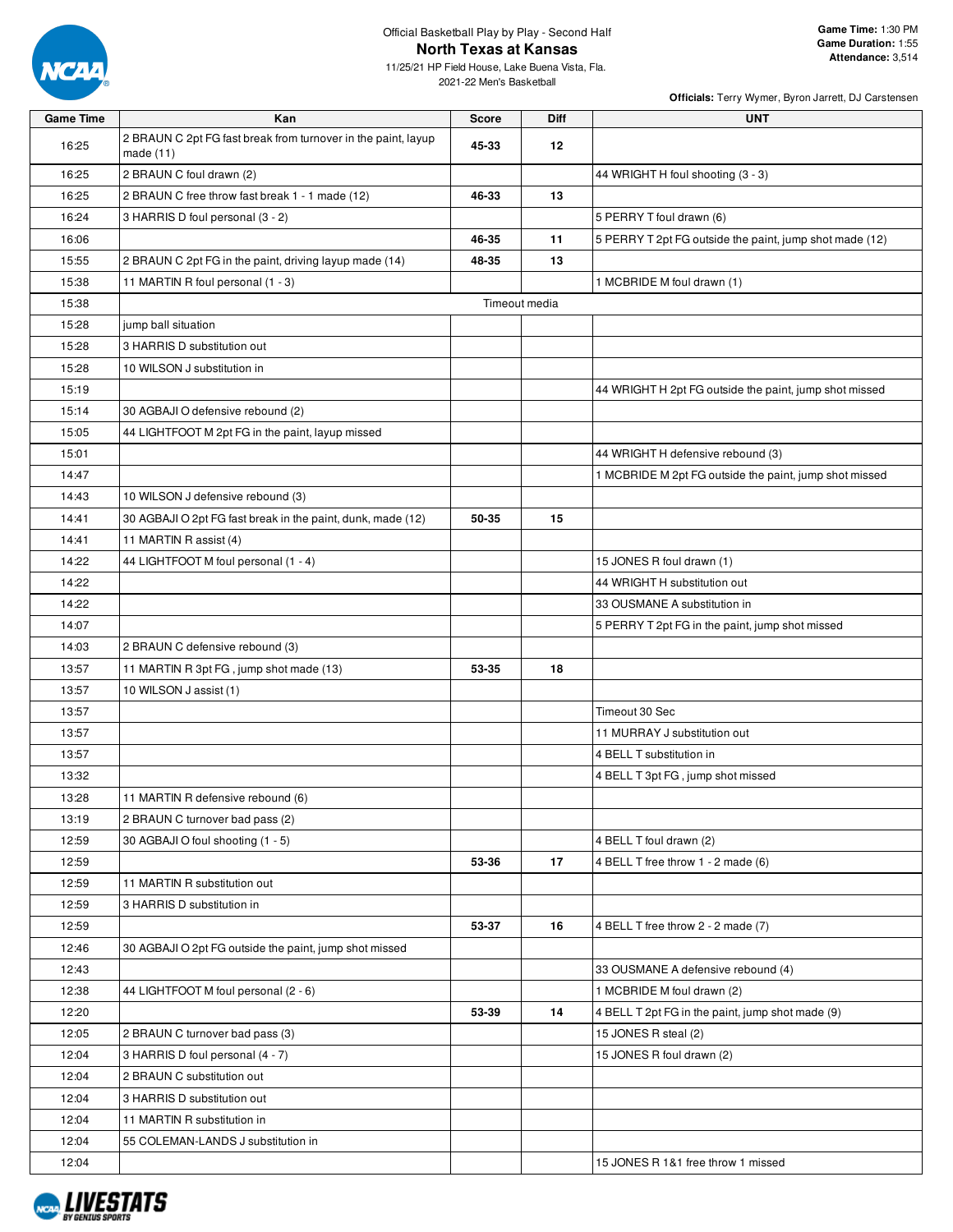

11/25/21 HP Field House, Lake Buena Vista, Fla. 2021-22 Men's Basketball

| <b>Game Time</b> | Kan                                                            | <b>Score</b> | <b>Diff</b>   | <b>UNT</b>                                                               |
|------------------|----------------------------------------------------------------|--------------|---------------|--------------------------------------------------------------------------|
| 12:04            | 10 WILSON J defensive rebound (4)                              |              |               |                                                                          |
| 11:46            | 44 LIGHTFOOT M foul drawn (3)                                  |              |               | 4 BELL T foul personal (5 - 4)                                           |
| 11:46            |                                                                |              | Timeout media |                                                                          |
| 11:46            |                                                                |              |               | 4 BELL T substitution out                                                |
| 11:46            |                                                                |              |               | 11 MURRAY J substitution in                                              |
| 11:40            | 10 WILSON J 2pt FG in the paint, jump shot made (7)            | 55-39        | 16            |                                                                          |
| 11:40            | 30 AGBAJI O assist (2)                                         |              |               |                                                                          |
| 11:11            |                                                                |              |               | 15 JONES R 3pt FG, jump shot missed                                      |
| 11:06            | 10 WILSON J defensive rebound (5)                              |              |               |                                                                          |
| 11:02            | 44 LIGHTFOOT M 2pt FG in the paint, hook shot made (8)         | 57-39        | 18            |                                                                          |
| 11:02            | 10 WILSON J assist (2)                                         |              |               |                                                                          |
| 10:48            | 55 COLEMAN-LANDS J foul shooting (1 - 8)                       |              |               | 5 PERRY T foul drawn (7)                                                 |
| 10:48            |                                                                | 57-40        | 17            | 5 PERRY T free throw 1 - 3 made (13)                                     |
| 10:48            |                                                                | 57-41        | 16            | 5 PERRY T free throw 2 - 3 made (14)                                     |
| 10:48            |                                                                |              |               | 1 MCBRIDE M substitution out                                             |
| 10:48            |                                                                |              |               | 2 SCOTT A substitution in                                                |
| 10:48            |                                                                | 57-42        | 15            | 5 PERRY T free throw 3 - 3 made (15)                                     |
| 10:40            | 30 AGBAJI O 2pt FG fast break in the paint, alleyoop made (14) | 59-42        | 17            |                                                                          |
| 10:40            | 10 WILSON J assist (3)                                         |              |               |                                                                          |
| 10:16            | 44 LIGHTFOOT M foul shooting (3 - 9)                           |              |               | 33 OUSMANE A foul drawn (1)                                              |
| 10:16            |                                                                | 59-43        | 16            | 33 OUSMANE A free throw 1 - 2 made (3)                                   |
| 10:16            |                                                                |              |               | 15 JONES R substitution out                                              |
| 10:16            |                                                                |              |               | 1 MCBRIDE M substitution in                                              |
| 10:16            |                                                                |              |               | 33 OUSMANE A free throw 2 - 2 missed                                     |
| 10:16            | 44 LIGHTFOOT M defensive rebound (3)                           |              |               |                                                                          |
| 10:13            | 44 LIGHTFOOT M foul drawn (4)                                  |              |               | 5 PERRY T foul personal (1 - 5)                                          |
| 10:02            | 11 MARTIN R 2pt FG outside the paint, jump shot made (15)      | 61-43        | 18            |                                                                          |
| 09:41            |                                                                | 61-45        | 16            | 5 PERRY T 2pt FG in the paint, jump shot made (17)                       |
| 09:25            | 30 AGBAJI O 2pt FG outside the paint, jump shot made (16)      | 63-45        | 18            |                                                                          |
| 08:52            |                                                                | 63-47        | 16            | 5 PERRY T 2pt FG in the paint, layup made (19)                           |
| 08:52            |                                                                |              |               | 11 MURRAY J assist (1)                                                   |
| 08:35            | 44 LIGHTFOOT M turnover lost ball (1)                          |              |               | 5 PERRY T steal (2)                                                      |
| 08:35            | 44 LIGHTFOOT M substitution out                                |              |               |                                                                          |
| 08:35            | 55 COLEMAN-LANDS J substitution out                            |              |               |                                                                          |
| 08:35            | 2 BRAUN C substitution in                                      |              |               |                                                                          |
| 08:35            | 21 CLEMENCE Z substitution in                                  |              |               |                                                                          |
| 08:25            | 10 WILSON J foul drawn (3)                                     |              |               | 1 MCBRIDE M foul personal (1 - 6)                                        |
| 08:15            | 2 BRAUN C turnover lost ball (4)                               |              |               |                                                                          |
| 07:52            |                                                                | 63-49        | 14            | 5 PERRY T 2pt FG from turnover outside the paint, jump shot<br>made (21) |
| 07:43            | 30 AGBAJI O 2pt FG outside the paint, jump shot missed         |              |               |                                                                          |
| 07:39            |                                                                |              |               | 11 MURRAY J defensive rebound (3)                                        |
| 07:31            |                                                                |              |               | 5 PERRY T 3pt FG, jump shot missed                                       |
| 07:26            | 11 MARTIN R defensive rebound (7)                              |              |               |                                                                          |
| 07:18            | 2 BRAUN C 2pt FG in the paint, layup made (16)                 | 65-49        | 16            |                                                                          |
| 07:18            | 10 WILSON J assist (4)                                         |              |               |                                                                          |
| 06:59            |                                                                |              |               | 11 MURRAY J 3pt FG, jump shot missed                                     |
| 06:54            | 11 MARTIN R defensive rebound (8)                              |              |               |                                                                          |
| 06:29            | 30 AGBAJI O turnover bad pass (1)                              |              |               |                                                                          |
|                  |                                                                |              |               |                                                                          |

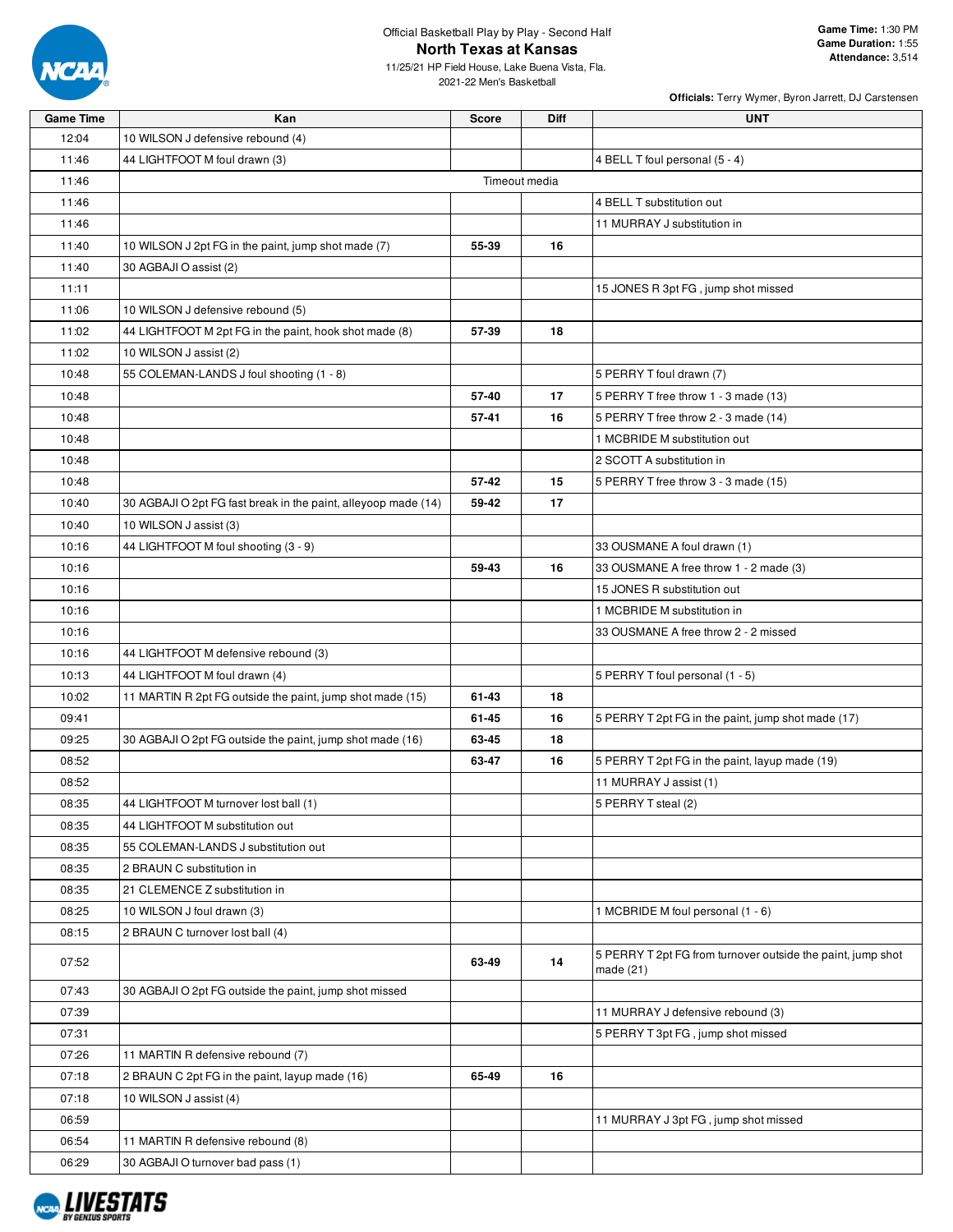

11/25/21 HP Field House, Lake Buena Vista, Fla. 2021-22 Men's Basketball

| <b>Game Time</b> | Kan                                                                  | <b>Score</b>  | Diff | <b>UNT</b>                                                          |
|------------------|----------------------------------------------------------------------|---------------|------|---------------------------------------------------------------------|
| 06:29            |                                                                      | Timeout media |      |                                                                     |
| 06:29            | 10 WILSON J substitution out                                         |               |      |                                                                     |
| 06:29            | 0 PETTIFORD B substitution in                                        |               |      |                                                                     |
| 06:29            |                                                                      |               |      | 33 OUSMANE A substitution out                                       |
| 06:29            |                                                                      |               |      | 15 JONES R substitution in                                          |
| 06:20            |                                                                      |               |      | 5 PERRY T 3pt FG from turnover, jump shot missed                    |
| 06:15            |                                                                      |               |      | 1 MCBRIDE M offensive rebound (3)                                   |
| 06:05            |                                                                      |               |      | 11 MURRAY J 3pt FG from turnover second chance, jump shot<br>missed |
| 05:59            | 21 CLEMENCE Z defensive rebound (2)                                  |               |      |                                                                     |
| 05:59            | 21 CLEMENCE Z foul drawn (1)                                         |               |      | 2 SCOTT A foul personal (1 - 7)                                     |
| 05:59            |                                                                      |               |      | 15 JONES R substitution out                                         |
| 05:59            |                                                                      |               |      | 23 STONE M substitution in                                          |
| 05:59            | 21 CLEMENCE Z 1&1 free throw 1 missed                                |               |      |                                                                     |
| 05:58            |                                                                      |               |      | 23 STONE M defensive rebound (1)                                    |
| 05:46            |                                                                      |               |      | 2 SCOTT A 3pt FG, jump shot missed                                  |
| 05:41            | 2 BRAUN C defensive rebound (4)                                      |               |      |                                                                     |
| 05:32            | 21 CLEMENCE Z 2pt FG in the paint, jump shot missed                  |               |      |                                                                     |
| 05:28            | 2 BRAUN C offensive rebound (5)                                      |               |      |                                                                     |
| 05:26            | 0 PETTIFORD B 2pt FG second chance in the paint, jump shot<br>missed |               |      |                                                                     |
| 05:23            |                                                                      |               |      | 23 STONE M defensive rebound (2)                                    |
| 05:11            |                                                                      |               |      | 11 MURRAY J 3pt FG, jump shot missed                                |
| 05:08            | defensive dead ball rebound (2)                                      |               |      |                                                                     |
| 04:53            | 21 CLEMENCE Z foul drawn (2)                                         |               |      | 2 SCOTT A foul shooting (2 - 8)                                     |
| 04:53            | 21 CLEMENCE Z free throw 1 - 3 made (1)                              | 66-49         | 17   |                                                                     |
| 04:53            | 21 CLEMENCE Z free throw 2 - 3 missed                                |               |      |                                                                     |
| 04:53            | offensive dead ball rebound (3)                                      |               |      |                                                                     |
| 04:53            | 21 CLEMENCE Z free throw 3 - 3 made (2)                              | 67-49         | 18   |                                                                     |
| 04:46            |                                                                      |               |      | 11 MURRAY J 2pt FG in the paint, layup missed                       |
| 04:39            |                                                                      |               |      | 11 MURRAY J offensive rebound (4)                                   |
| 04:30            |                                                                      | 67-51         | 16   | 5 PERRY T 2pt FG second chance in the paint, layup made (23)        |
| 04:19            | 2 BRAUN C 3pt FG, jump shot missed                                   |               |      |                                                                     |
| 04:13            |                                                                      |               |      | 1 MCBRIDE M defensive rebound (4)                                   |
| 04:03            |                                                                      |               |      | 23 STONE M 3pt FG, jump shot missed                                 |
| 03:54            |                                                                      |               |      | offensive dead ball rebound (1)                                     |
| 03:54            |                                                                      | Timeout media |      |                                                                     |
| 03:54            | 2 BRAUN C substitution out                                           |               |      |                                                                     |
| 03:54            | 11 MARTIN R substitution out                                         |               |      |                                                                     |
| 03:54            | 1 YESUFU J substitution in                                           |               |      |                                                                     |
| 03:54            | 24 ADAMS, JR. K substitution in                                      |               |      |                                                                     |
| 03:54            |                                                                      |               |      | 11 MURRAY J substitution out                                        |
| 03:54            |                                                                      |               |      | 12 ZEPHIR B substitution in                                         |
| 03:40            |                                                                      |               |      | 1 MCBRIDE M 2pt FG second chance in the paint, layup missed         |
| 03:38            | defensive dead ball rebound (4)                                      |               |      |                                                                     |
| 03:24            | 21 CLEMENCE Z 2pt FG in the paint, layup made (4)                    | 69-51         | 18   |                                                                     |
| 03:24            | 0 PETTIFORD B assist (1)                                             |               |      |                                                                     |
| 03:06            |                                                                      |               |      | 5 PERRY T 2pt FG in the paint, layup missed                         |
| 03:01            | 21 CLEMENCE Z defensive rebound (3)                                  |               |      |                                                                     |
| 02:57            | 30 AGBAJI O 2pt FG outside the paint, jump shot missed               |               |      |                                                                     |

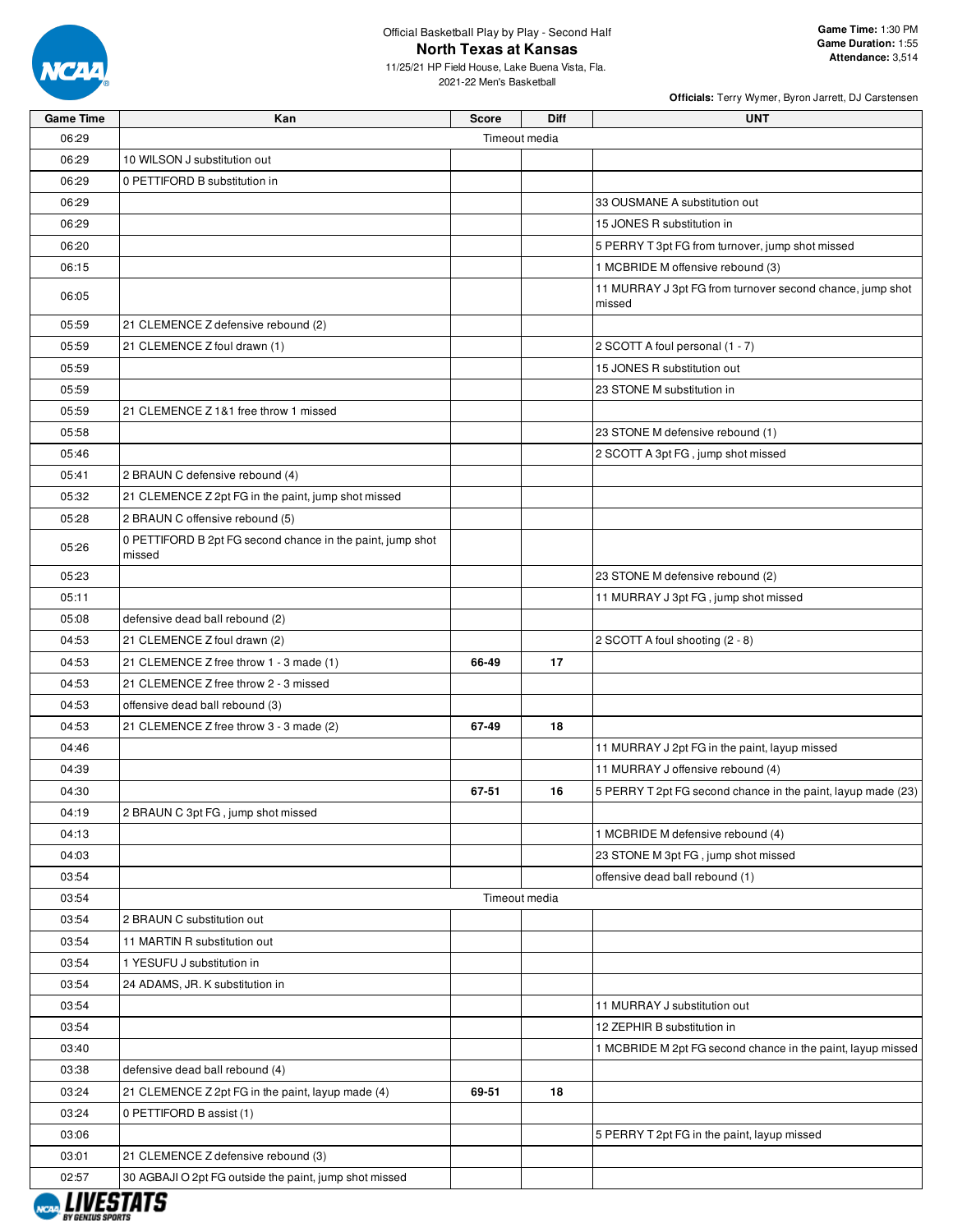

11/25/21 HP Field House, Lake Buena Vista, Fla. 2021-22 Men's Basketball

| <b>Game Time</b> | Kan                                                              | <b>Score</b>       | <b>Diff</b> | <b>UNT</b>                                                                |  |  |  |
|------------------|------------------------------------------------------------------|--------------------|-------------|---------------------------------------------------------------------------|--|--|--|
| 02:53            |                                                                  |                    |             | 23 STONE M defensive rebound (3)                                          |  |  |  |
| 02:38            |                                                                  |                    |             | 23 STONE M 3pt FG, jump shot missed                                       |  |  |  |
| 02:32            | 0 PETTIFORD B defensive rebound (1)                              |                    |             |                                                                           |  |  |  |
| 02:27            | 30 AGBAJI O 2pt FG in the paint, layup made (18)                 | 71-51              | 20          |                                                                           |  |  |  |
| 02:23            | Timeout 30 Sec                                                   |                    |             |                                                                           |  |  |  |
| 02:23            | 30 AGBAJI O substitution out                                     |                    |             |                                                                           |  |  |  |
| 02:23            | 55 COLEMAN-LANDS J substitution in                               |                    |             |                                                                           |  |  |  |
| 02:23            |                                                                  |                    |             | 1 MCBRIDE M substitution out                                              |  |  |  |
| 02:23            |                                                                  |                    |             | 5 PERRY T substitution out                                                |  |  |  |
| 02:23            |                                                                  |                    |             | 0 BROWNE R substitution in                                                |  |  |  |
| 02:23            |                                                                  |                    |             | 15 JONES R substitution in                                                |  |  |  |
| 02:01            |                                                                  | 71-54              | 17          | 12 ZEPHIR B 3pt FG, jump shot made (3)                                    |  |  |  |
| 02:01            |                                                                  |                    |             | 15 JONES R assist (1)                                                     |  |  |  |
| 01:41            | 24 ADAMS, JR. K turnover bad pass (1)                            |                    |             | 12 ZEPHIR B steal (1)                                                     |  |  |  |
| 01:32            |                                                                  | 71-56              | 15          | 2 SCOTT A 2pt FG from turnover outside the paint, jump shot<br>made $(2)$ |  |  |  |
| 01:15            | 55 COLEMAN-LANDS J 2pt FG outside the paint, jump shot<br>missed |                    |             |                                                                           |  |  |  |
| 01:10            |                                                                  |                    |             | 2 SCOTT A defensive rebound (2)                                           |  |  |  |
| 01:07            |                                                                  | 71-59              | 12          | 2 SCOTT A 3pt FG fast break, jump shot made (5)                           |  |  |  |
| 01:07            |                                                                  |                    |             | 15 JONES R assist (2)                                                     |  |  |  |
| 01:04            | 21 CLEMENCE Z substitution out                                   |                    |             |                                                                           |  |  |  |
| 01:04            | 55 COLEMAN-LANDS J substitution out                              |                    |             |                                                                           |  |  |  |
| 01:04            | 12 TEAHAN C substitution in                                      |                    |             |                                                                           |  |  |  |
| 01:04            | 20 JANKOVICH M substitution in                                   |                    |             |                                                                           |  |  |  |
| 00:56            | 0 PETTIFORD B 3pt FG, jump shot missed                           |                    |             |                                                                           |  |  |  |
| 00:52            | 24 ADAMS, JR. K offensive rebound (1)                            |                    |             |                                                                           |  |  |  |
| 00:52            | 24 ADAMS, JR. K foul drawn (1)                                   |                    |             | 15 JONES R foul personal (2 - 9)                                          |  |  |  |
| 00:52            | 24 ADAMS, JR. K 1&1 free throw 1 missed                          |                    |             |                                                                           |  |  |  |
| 00:52            | offensive dead ball rebound (5)                                  |                    |             |                                                                           |  |  |  |
| 00:42            | 1 YESUFU J 2pt FG second chance in the paint, layup missed       |                    |             |                                                                           |  |  |  |
| 00:37            |                                                                  |                    |             | 12 ZEPHIR B defensive rebound (1)                                         |  |  |  |
| 00:34            |                                                                  |                    |             | 12 ZEPHIR B 2pt FG in the paint, layup missed                             |  |  |  |
| 00:29            | 24 ADAMS, JR. K defensive rebound (2)                            |                    |             |                                                                           |  |  |  |
| 00:26            | 24 ADAMS, JR. K turnover bad pass (2)                            |                    |             | 2 SCOTT A steal (1)                                                       |  |  |  |
| 00:21            |                                                                  |                    |             | 12 ZEPHIR B turnover lost ball (1)                                        |  |  |  |
|                  |                                                                  | <b>END OF GAME</b> |             |                                                                           |  |  |  |
| Kan 71-59 UNT    |                                                                  |                    |             |                                                                           |  |  |  |

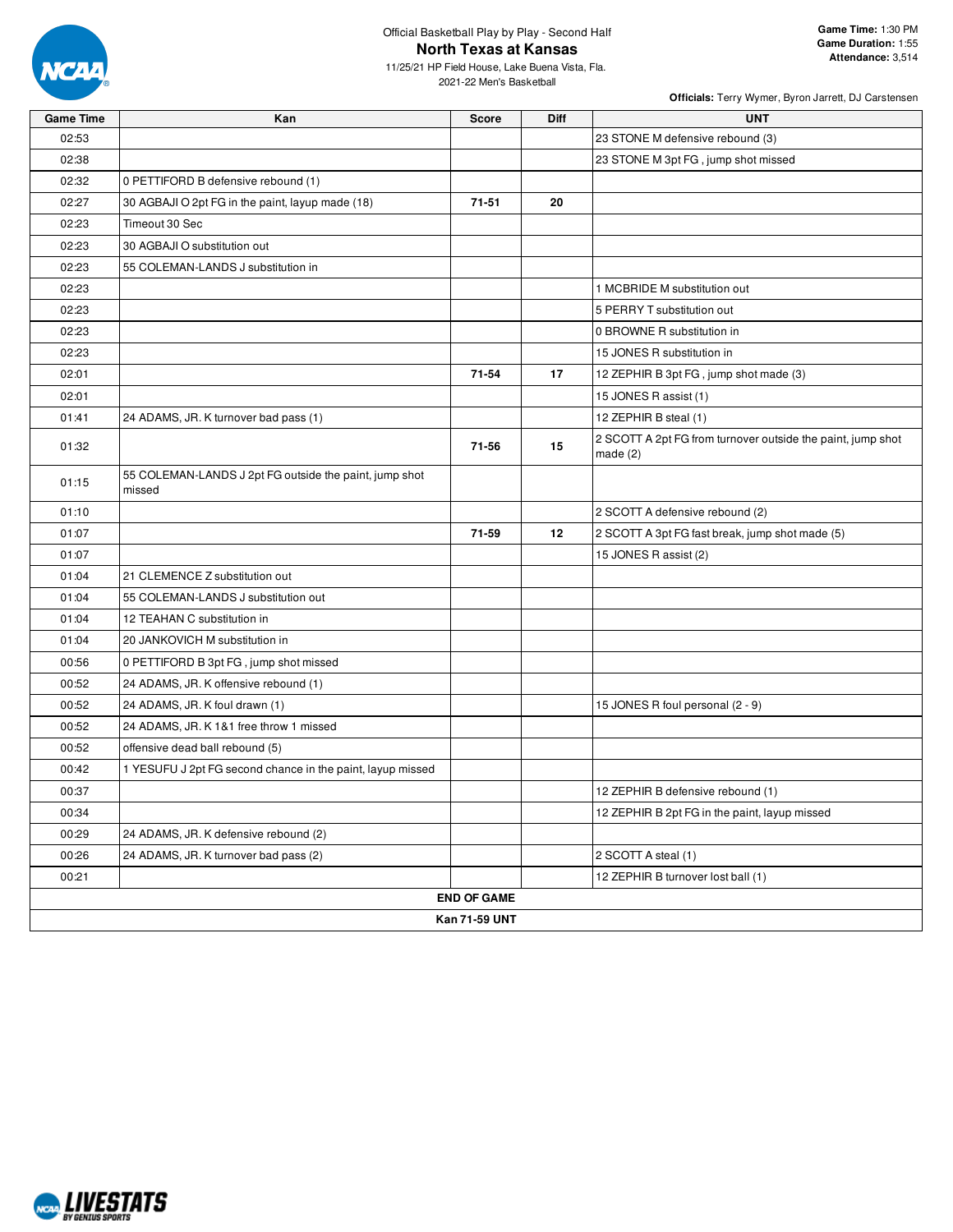

# Official Basketball Box Score - Second Half **North Texas at Kansas**

11/25/21 HP Field House, Lake Buena Vista, Fla. 2021-22 Men's Basketball

**Officials:** Terry Wymer, Byron Jarrett, DJ Carstensen

**Shooting By Period**

# **North Texas - 32**

|               |                      |       | FG             | 3P      | <b>FT</b> |              |                | <b>Rebounds</b> |                | <b>Fouls</b> | <b>TP</b> |   | AS TO ST     |          |           | <b>Blocks</b> | $+/-$ |               | <b>Shooting By Period</b> |                          |
|---------------|----------------------|-------|----------------|---------|-----------|--------------|----------------|-----------------|----------------|--------------|-----------|---|--------------|----------|-----------|---------------|-------|---------------|---------------------------|--------------------------|
|               | NO. Name             | Min   | M-A            | M-A     | M-A       |              |                | OR DR TOT       |                | PF FD        |           |   |              |          | <b>BS</b> | BA            |       | 2nd FG%       | 12-32                     | 37.5%                    |
| 4             | F<br>Thomas Bell     | 04:00 | $1-2$          | $0 - 1$ | $2 - 2$   |              |                | 0               | 3              |              | 4         | 0 |              |          | 0         | 0             | 0     | 3PT%          | $2 - 14$                  | 14.3%                    |
| 33            | Abou Ousmane<br>F    | 10:50 | $1-2$          | $0 - 0$ | $1-2$     | $\Omega$     | $\overline{2}$ | 2               | 0              |              | 3         |   | $\mathbf 0$  | $\Omega$ | 0         | 0             | -3    | FT%           | $6-8$                     | 75%                      |
|               | Mardrez McBride<br>G | 17:05 | $0 - 3$        | $0 - 1$ | $0 - 0$   |              |                | 2               |                | 2            | $\Omega$  |   | $\Omega$     |          | 0         | 0             | -12   | <b>GM FG%</b> | $12 - 32$                 | 37.5%                    |
| 11            | JJ Murray<br>G       | 13:55 | $0 - 4$        | $0 - 3$ | $0-0$     |              | 2              | 3               | $\mathbf{0}$   | $\Omega$     | $\Omega$  |   |              |          | 0         | 0             | -12   | 3PT%          | $2 - 14$                  | 14.3%                    |
| 15            | Rubin Jones<br>G     | 12:37 | $2 - 4$        | $0 - 2$ | $0 - 1$   |              | $\Omega$       | 0               |                | 2            | 4         | 2 | 0            | 2        | 0         | 0             | 0     | FT%           | $6-8$                     | 75.0%                    |
| 5.            | <b>Tylor Perry</b>   | 15:48 | $5-9$          | $0 - 2$ | $ 3-3 $   | $\Omega$     | $\Omega$       | $\Omega$        |                | 3            | 13        |   | $\mathbf 0$  |          | 0         | 0             | -8    |               |                           | Dead Ball Rebounds: 1, 0 |
| 44            | Hameir Wright        | 02:41 | $0 - 1$        | $0-0$   | $0-0$     |              |                | 2               |                | $\Omega$     | $\Omega$  | 0 | 0            |          | 0         | 0             | -5    |               |                           |                          |
| 2             | Aaron Scott          | 10:48 | $2 - 3$        | $1-2$   | $10-0$    | $\Omega$     |                |                 | $\overline{2}$ | $\mathbf 0$  | 5         | 0 | $\mathbf{0}$ |          | 0         | 0             | 4     |               |                           |                          |
| 23            | <b>Matthew Stone</b> | 05:59 | $0 - 2$        | $0 - 2$ | $0 - 0$   | <sup>0</sup> | з              | 3               | 0              | $\Omega$     | $\Omega$  | 0 | 0            | 0        | 0         | 0             | 4     |               |                           |                          |
| 12.           | Bryce Zephir         | 03:54 | $1-2$          | $1 - 1$ | $ 0-0 $   | $\Omega$     |                |                 | $\mathbf{0}$   | $\Omega$     | 3         | 0 |              |          | 0         | $\Omega$      | 4     |               |                           |                          |
|               | Rasheed Browne       | 02:23 | $0-0$          | $0-0$   | $0-0$     | 0            | $\Omega$       | 0               | $\mathbf{0}$   | $\Omega$     | 0         | 0 | 0            | 0        | 0         | 0             | 8     |               |                           |                          |
| Team          |                      |       |                |         |           | 0            | $\Omega$       | $\Omega$        |                |              | $\Omega$  |   | $\Omega$     |          |           |               |       |               |                           |                          |
| <b>Totals</b> |                      |       | 12-32 2-14 6-8 |         |           | 3            | 11             | 14              | 9              | 9            | 32        | 6 | 3            | 6.       | $\Omega$  |               | $-4$  |               |                           |                          |

#### **Kansas - 36**

**Technical Fouls:**:NONE

|               |                        |       | FG      | 3P      | FT              |          |                | <b>Rebounds</b> |          | <b>Fouls</b>   | <b>TP</b> | <b>AS TO</b> |          | <b>ST</b> |             | <b>Blocks</b> | $+/-$ |                |
|---------------|------------------------|-------|---------|---------|-----------------|----------|----------------|-----------------|----------|----------------|-----------|--------------|----------|-----------|-------------|---------------|-------|----------------|
|               | NO. Name               | Min   | M-A     | M-A I   | M-A             |          | OR DR          | <b>TOT</b>      | PF       | <b>FD</b>      |           |              |          |           | <b>BS</b>   | <b>BA</b>     |       | 2 <sup>1</sup> |
| 33            | David McCormack<br>FI  | 02:57 | $0 - 1$ |         | $0 - 0 1 0 - 0$ | $\Omega$ | 0              | 0               | 0        | 0              | $\Omega$  | $\Omega$     | $\Omega$ | $\Omega$  | 0           | $\Omega$      | 2     |                |
| 2             | Christian Braun<br>Gl  | 12:37 | $3 - 4$ | $0 - 1$ | $3-3$           |          | $\overline{2}$ | 3               |          | $\overline{c}$ | 9         | 0            | 3        |           | $\mathbf 0$ | $\mathbf 0$   | 6     |                |
| 3             | Dajuan Harris<br>GI    | 05:27 | $0-0$   |         | $0 - 0 1 0 - 0$ | $\Omega$ | 0              | 0               | 2        | 0              | 0         |              | 2        | 0         | 0           | 0             | 2     | G              |
| 11            | Remy Martin<br>GI      | 15:11 | $4 - 5$ | $3-4$   | $0-0$           | $\Omega$ | 4              | 4               |          |                | 11        |              | 0        | 0         | 0           | $\mathbf 0$   | 11    |                |
| 30            | Ochai Agbaji<br>GI     | 17:37 | $4 - 7$ |         | $0 - 0 1 0 - 0$ | $\Omega$ | $\overline{2}$ | 2               |          | 0              | 8         |              |          | 0         | $\Omega$    | 0             | 12    |                |
| 44            | Mitch Lightfoot        | 08:28 | $1-2$   | $0-0$   | $0 - 0$         | $\Omega$ |                | 1               | 3        | 2              | 2         | 0            |          | 0         | 0           | $\mathbf 0$   | 6     |                |
| 10            | Jalen Wilson           | 08:59 | $1 - 1$ | $0-0$   | $0 - 0$         | $\Omega$ | 3              | 3               | $\Omega$ |                | 2         | 4            | $\Omega$ | 0         | 0           | $\Omega$      | 3     |                |
| 55            | Jalen Coleman-Lands    | 04:48 | $0 - 1$ | $0-0$   | $0 - 0$         | $\Omega$ | $\Omega$       | 0               |          | 0              | 0         | 0            | 0        | 0         | 0           | $\mathbf 0$   | -6    |                |
| 21            | Zach Clemence          | 07:31 | $1-2$   | $0-0$   | $2 - 4$         | $\Omega$ | 2              | 2               | $\Omega$ | 2              | 4         | 0            | 0        | 0         | 0           | 0             | -4    |                |
| 0             | <b>Bobby Pettiford</b> | 06:29 | $0 - 2$ | $0 - 1$ | $0-0$           | $\Omega$ |                | 1               | $\Omega$ | 0              | 0         |              | 0        | $\Omega$  | 0           | $\mathbf 0$   | -4    |                |
|               | Joseph Yesufu          | 03:54 | $0 - 1$ |         | $0 - 0 0 - 0$   | $\Omega$ | 0              | 0               | 0        | 0              | 0         | 0            | 0        | 0         | 0           | 0             | -4    |                |
| 24            | KJ Adams, Jr.          | 03:54 | $0 - 0$ |         | $0 - 0 0 - 1$   |          |                | 2               | 0        |                | 0         | 0            | 2        | $\Omega$  | 0           | $\mathbf 0$   | $-4$  |                |
| 12            | Chris Teahan           | 01:04 | $0 - 0$ |         | $0 - 0 1 0 - 0$ | $\Omega$ | $\Omega$       | 0               | $\Omega$ | $\Omega$       |           | 0            | 0        | 0         | 0           | $\Omega$      | 0     |                |
| 20            | Michael Jankovich      | 01:04 | $0-0$   |         | $0 - 0 0 - 0$   | $\Omega$ | $\Omega$       | $\mathbf{0}$    | $\Omega$ | 0              | 0         | 0            | 0        | $\Omega$  | 0           | $\mathbf 0$   | 0     |                |
| Team          |                        |       |         |         |                 | $\Omega$ | 0              | 0               |          |                | $\Omega$  |              | 0        |           |             |               |       |                |
| <b>Totals</b> |                        |       | 14-26   | $3-6$   | $5-8$           | 2        | 16             | 18              | 9        | 9              | 36        | 8            | 9        |           | 0           | $\Omega$      | 4     |                |

|                     |      | <b>Shooting By Period</b> |       |
|---------------------|------|---------------------------|-------|
| 2 <sup>nd</sup> FG% |      | 14-26                     | 53.8% |
|                     | 3PT% | $3-6$                     | 50.0% |
| FT%                 |      | $5-8$                     | 62.5% |
| GM FG%              |      | 14-26                     | 53.8% |
|                     | 3PT% | $3-6$                     | 50.0% |
| FT%                 |      | $5-8$                     | 62.5% |

Dead Ball Rebounds: 2, 2

|                                                                   | <b>UNT</b> | Kan                             |  |
|-------------------------------------------------------------------|------------|---------------------------------|--|
| <b>Biggest lead</b>                                               |            | 0 $(1st 20:00)$ 20 $(2nd 2:27)$ |  |
| <b>Best Scoring Run</b> $8(2^{nd} 1:07)$ 7(2 <sup>nd</sup> 13:57) |            |                                 |  |
| <b>Lead Changes</b>                                               |            |                                 |  |
| <b>Times Tied</b>                                                 |            |                                 |  |
| <b>Time with Lead</b>                                             | 00:00      | 19:34                           |  |

| Kan                                   |  |                   |          |                                             |
|---------------------------------------|--|-------------------|----------|---------------------------------------------|
| 3                                     |  | 1st               | 2nd      | ГОТ                                         |
| 18                                    |  |                   |          |                                             |
|                                       |  |                   |          | 59                                          |
| 10                                    |  |                   |          | 71                                          |
| 8                                     |  |                   |          |                                             |
| <b>UNT</b><br>8<br>14<br>2<br>5<br>21 |  | <b>UNT</b><br>Kan | 27<br>35 | <b>Period by Period Scoring</b><br>32<br>36 |

**Technical Fouls:**:NONE

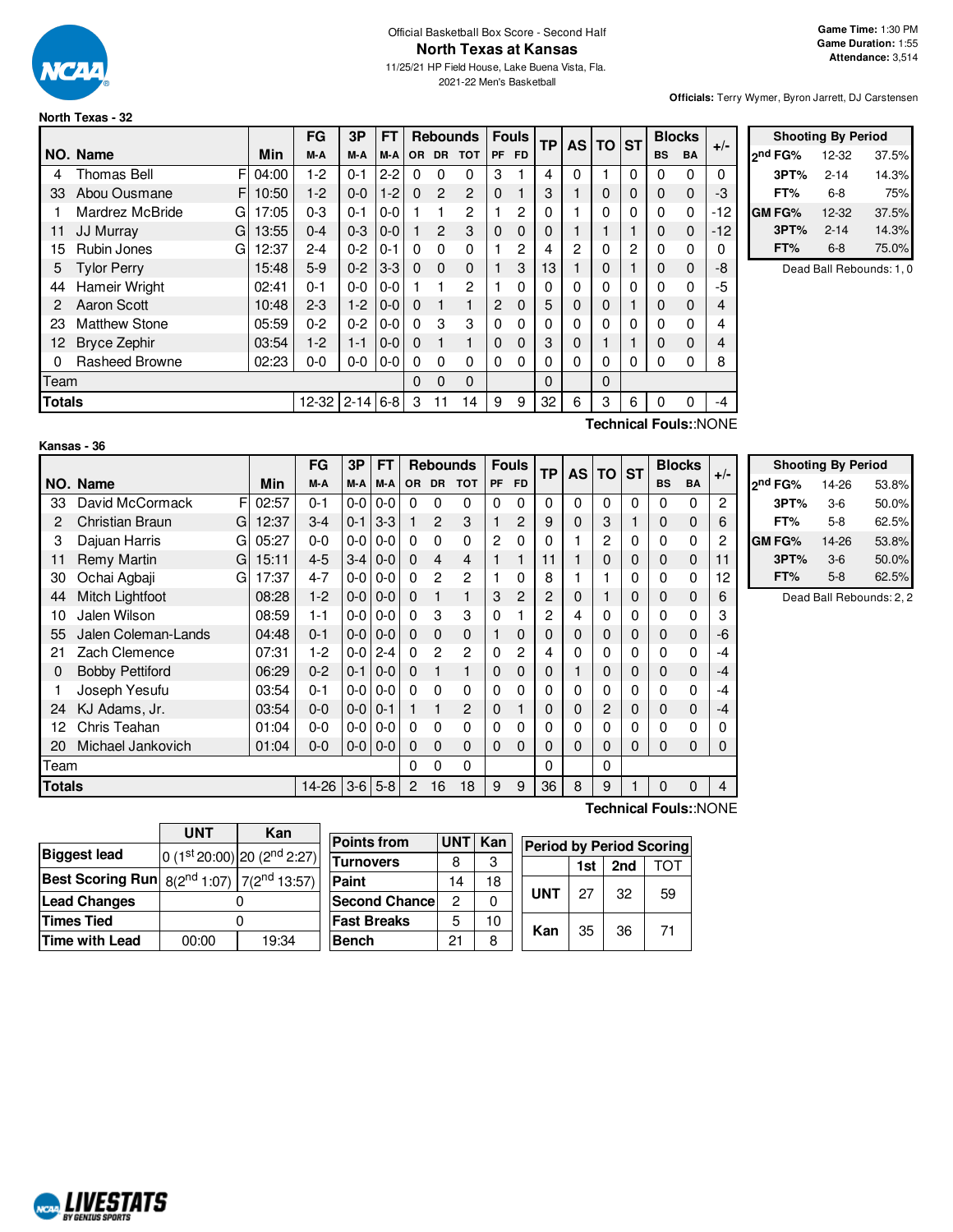

{ Players => 0, 1, 2, 3, 5, 10, 11, 12, 13, 15, 20, 21, 24, 30, 31, 33, 44, 55; } FG Types => All; Results => All;

{ Players => 0, 1, 2, 4, 5, 10, 11, 12, 13, 14, 15, 21, 23, 33, 44; } FG Types => All; Results => All;



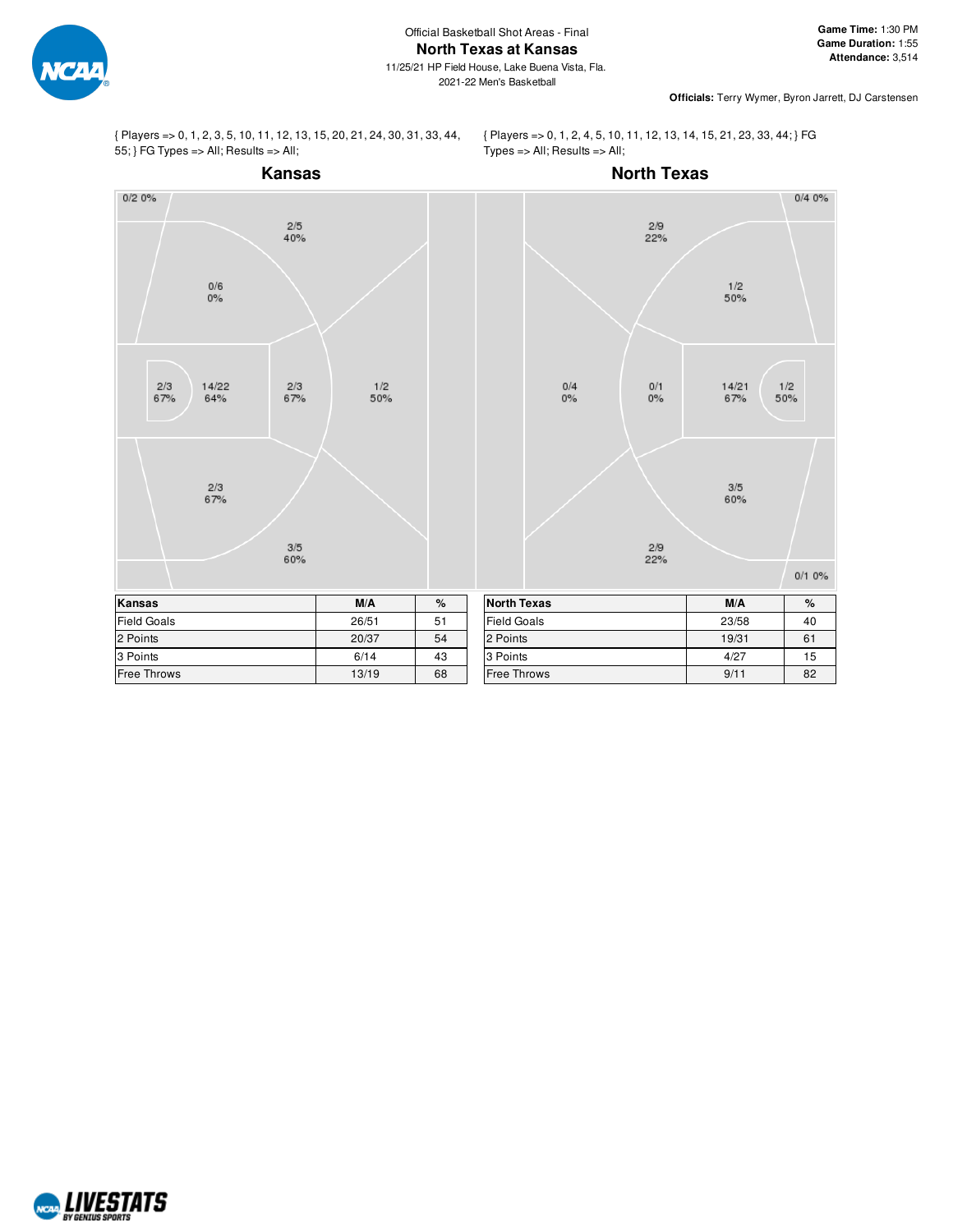

2021-22 Men's Basketball

**Officials:** Terry Wymer, Byron Jarrett, DJ Carstensen

### **North Texas**

| <b>No</b>   | <b>Name</b>           |       | <b>Mins</b> | <b>Score</b> |           |       | <b>Points Diff</b> |           | Points per Min |                | <b>Assists</b> |                | <b>Rebounds</b> |                | <b>Steals</b>  |           | <b>Turnovers</b> |
|-------------|-----------------------|-------|-------------|--------------|-----------|-------|--------------------|-----------|----------------|----------------|----------------|----------------|-----------------|----------------|----------------|-----------|------------------|
|             |                       | On    | Off         | On           | Off       | On    | Off                | <b>On</b> | <b>Off</b>     | On             | Off            | <b>On</b>      | Off             | On             | Off            | <b>On</b> | Off              |
| $\mathbf 0$ | <b>Rasheed Browne</b> | 02:23 | 37:37       | $8 - 0$      | $51 - 71$ | 8     | $-20$              | 3.36      | 1.36           | $\overline{2}$ | 6              | $\overline{2}$ | 27              | 2              |                |           | 10               |
|             | Mardrez McBride       | 35:52 | 04:08       | $47 - 65$    | $12 - 6$  | $-18$ | 6                  | 1.31      | 2.90           | 6              | $\overline{2}$ | 26             | 3               | -              | $\overline{c}$ | 9         | $\overline{2}$   |
| 2           | Aaron Scott           | 12:59 | 27:01       | $24 - 19$    | $35 - 52$ | 5     | $-17$              | .85       | 1.30           | 4              | 4              | 10             | 19              | 5              | 4              |           | 10               |
| 4           | <b>Thomas Bell</b>    | 19:49 | 20:11       | $29 - 36$    | $30 - 35$ | $-7$  | $-5$               | 1.46      | 1.49           | 3              | 5              | 12             | 17              | $\overline{c}$ |                | 8         | 3                |
| 5           | <b>Tylor Perry</b>    | 31:30 | 08:30       | $43 - 58$    | $16 - 13$ | $-15$ | 3                  | 1.37      | 1.88           | 4              | 4              | 22             |                 | 6              | 3              |           | 4                |
| 10          | Jahmiah Simmons       | 03:16 | 36:44       | $7 - 6$      | $52 - 65$ |       | $-13$              | 2.14      | 1.42           |                | $\overline{7}$ |                | 28              | $\Omega$       | 9              | 0         | 11               |
| 11          | JJ Murray             | 30:31 | 09:29       | $45 - 58$    | $14 - 13$ | $-13$ |                    | 1.47      | 1.48           | 6              | $\overline{2}$ | 23             | 6               | 6              | 3              | 9         | $\overline{2}$   |
| 12          | <b>Bryce Zephir</b>   | 03:54 | 36:06       | $8 - 4$      | $51 - 67$ | 4     | $-16$              | 2.05      | 1.41           | $\overline{2}$ | 6              | 3              | 26              | 2              |                |           | 10               |
| 15          | Rubin Jones           | 27:18 | 12:42       | $41 - 50$    | $18 - 21$ | -9    | $-3$               | .50       | 1.42           | 6              | $\overline{2}$ | 20             | 9               | 8              |                | 10        |                  |
| 23          | <b>Matthew Stone</b>  | 05:59 | 34:01       | $10 - 6$     | $49 - 65$ | 4     | $-16$              | 1.67      | 1.44           | $\overline{2}$ | 6              |                | 22              | $\overline{2}$ |                |           | 10               |
| 33          | Abou Ousmane          | 16:05 | 23:55       | $24 - 37$    | $35 - 34$ | $-13$ |                    | 1.49      | 1.46           | 4              | 4              |                | 22              | 3              | 6              | 3         | 8                |
| 44          | Hameir Wright         | 10:24 | 29:36       | $9 - 16$     | $50 - 55$ | $-7$  | $-5$               | 0.87      | 1.69           | $\Omega$       | 8              | 12             | 17              | 2              |                | 5         | 6                |

### **Kansas**

| No             | <b>Name</b>            |       | <b>Mins</b> |           | <b>Score</b> |          | <b>Points Diff</b> |      | Points per Min |                | <b>Assists</b> |                | <b>Rebounds</b> |                | <b>Steals</b>  |                | <b>Turnovers</b> |
|----------------|------------------------|-------|-------------|-----------|--------------|----------|--------------------|------|----------------|----------------|----------------|----------------|-----------------|----------------|----------------|----------------|------------------|
|                |                        | On    | Off         | On        | Off          | On       | Off                | On   | Off            | On             | Off            | On             | Off             | On             | Off            | On             | Off              |
| $\mathbf 0$    | <b>Bobby Pettiford</b> | 10:34 | 29:26       | $10 - 16$ | $61 - 43$    | -6       | 18                 | 0.95 | 2.07           | 2              | 12             | 10             | 23              | 0              | 2              | 3              | 12               |
|                | Joseph Yesufu          | 08:01 | 31:59       | $8 - 14$  | $63 - 45$    | -6       | 18                 | 1.00 | 1.97           | $\overline{c}$ | 12             | $\overline{7}$ | 26              | $\Omega$       | $\overline{c}$ | 3              | 12               |
| $\overline{c}$ | Christian Braun        | 29:34 | 10:26       | $53 - 37$ | $18 - 22$    | 16       | -4                 | 1.79 | 1.73           | 10             | 4              | 24             | 9               | 2              | $\Omega$       | 12             | 3                |
| 3              | Dajuan Harris          | 18:07 | 21:53       | $32 - 28$ | $39 - 31$    | 4        | 8                  | 1.77 | 1.78           | 3              | 11             | 11             | 22              | $\overline{2}$ | 0              |                | 8                |
| 10             | Jalen Wilson           | 18:06 | 21:54       | $37 - 33$ | $34 - 26$    | 4        | 8                  | 2.04 | 1.55           | 9              | 5              | 16             | 17              | $\Omega$       | $\overline{c}$ | 8              | $\overline{7}$   |
| 11             | Remy Martin            | 28:56 | 11:04       | $59 - 37$ | $12 - 22$    | 22       | $-10$              | 2.04 | 1.08           | 12             | $\overline{c}$ | 24             | 9               | $\overline{2}$ | $\Omega$       | 11             | 4                |
| 12             | Chris Teahan           | 01:04 | 38:56       | $0 - 0$   | $71 - 59$    | $\Omega$ | 12                 | 0.00 | 1.82           | $\Omega$       | 14             | 2              | 31              | $\Omega$       | 2              |                | 14               |
| 20             | Michael Jankovich      | 01:04 | 38:56       | $0 - 0$   | $71 - 59$    | $\Omega$ | 12                 | 0.00 | 1.82           | $\Omega$       | 14             | $\overline{2}$ | 31              | $\Omega$       | $\overline{c}$ |                | 14               |
| 21             | Zach Clemence          | 10:16 | 29:44       | $12 - 15$ | $59 - 44$    | -3       | 15                 | 1.17 | 1.98           | $\overline{c}$ | 12             | 8              | 25              |                |                | 5              | 10               |
| 24             | KJ Adams, Jr.          | 03:54 | 36:06       | $4 - 8$   | $67 - 51$    | -4       | 16                 | 1.03 | 1.86           |                | 13             | 4              | 29              | $\mathbf{0}$   | $\overline{c}$ | $\overline{2}$ | 13               |
| 30             | Ochai Agbaji           | 33:05 | 06:55       | $65 - 43$ | $6 - 16$     | 22       | $-10$              | 1.96 | 0.87           | 14             | $\Omega$       | 28             | 5               |                |                | 10             | 5                |
| 33             | David McCormack        | 12:52 | 27:08       | $21 - 16$ | $50 - 43$    | 5        | 7                  | 1.63 | 1.84           | 4              | 10             | 10             | 23              | $\Omega$       | 2              | 3              | 12               |
| 44             | Mitch Lightfoot        | 13:38 | 26:22       | $34 - 22$ | $37 - 37$    | 12       | $\Omega$           | 2.49 | 1.40           | 8              | 6              | 12             | 21              |                |                | 4              | 11               |
| 55             | Jalen Coleman-Lands    | 10:49 | 29:11       | $20 - 26$ | $51 - 33$    | -6       | 18                 | 1.85 | 1.75           | 3              | 11             |                | 26              |                |                | 5              | 10               |

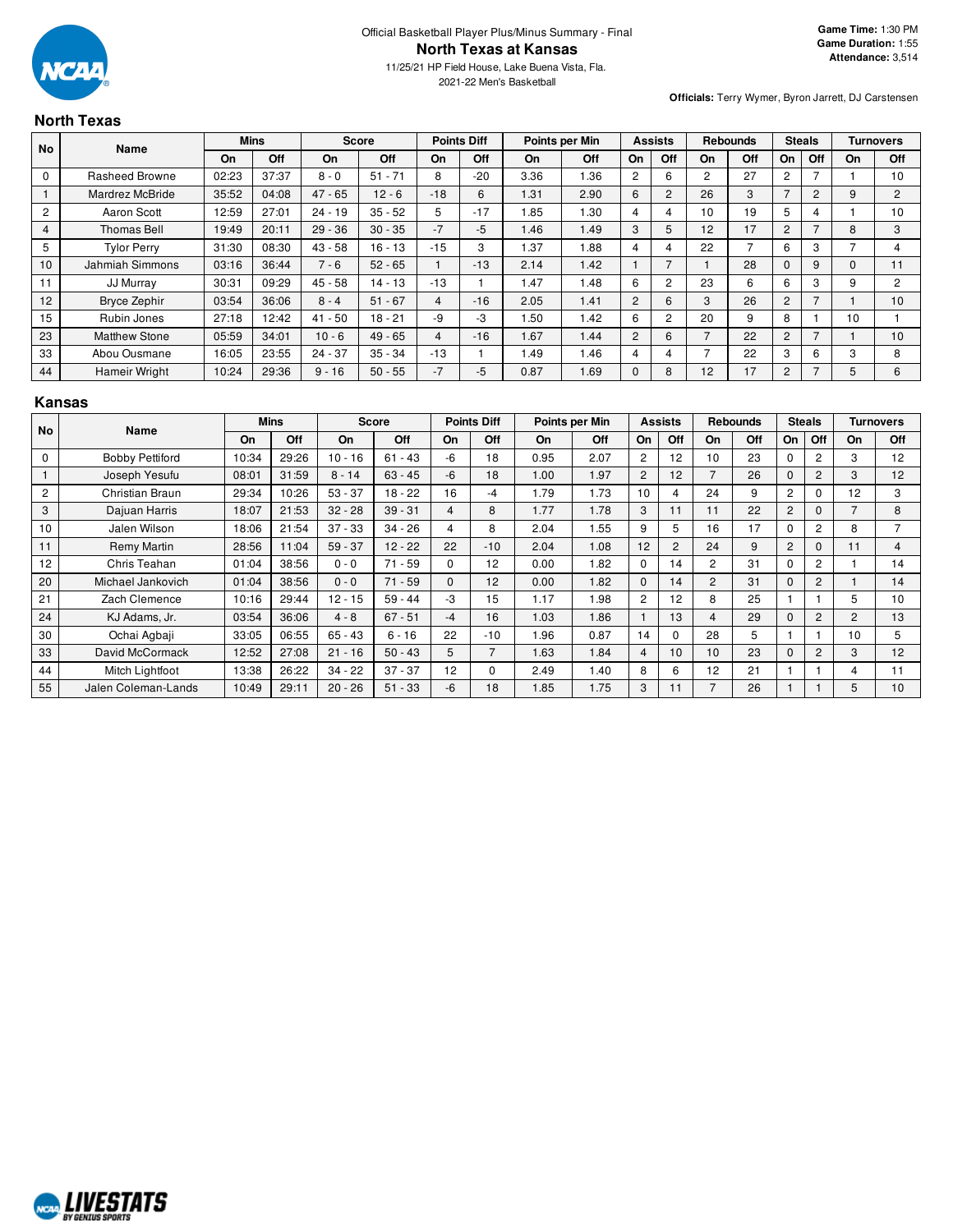

# Players => 0, 1, 2, 4, 5, 10, 11, 12, 13, 14, 15, 21, 23, 33, 44FG Types=>AllResults=>All





**Blow Up Chart**



N - Player Number

| <b>North Texas</b> | M/A   | %  | <b>North Texas</b>       | M/A       | %  |
|--------------------|-------|----|--------------------------|-----------|----|
| <b>Field Goals</b> | 23/58 | 40 | Points in the Paint      | 30(15/23) | 65 |
| 2 Points           | 19/31 | 61 | <b>Fast Break Points</b> | 9(4/5)    | 80 |
| 3 Points           | 4/27  | 15 | Second Chance Points     | 2(1/6)    |    |
| <b>Free Throws</b> | 9/11  | 82 | <b>Effective FG%</b>     | 43        |    |

**O** Made

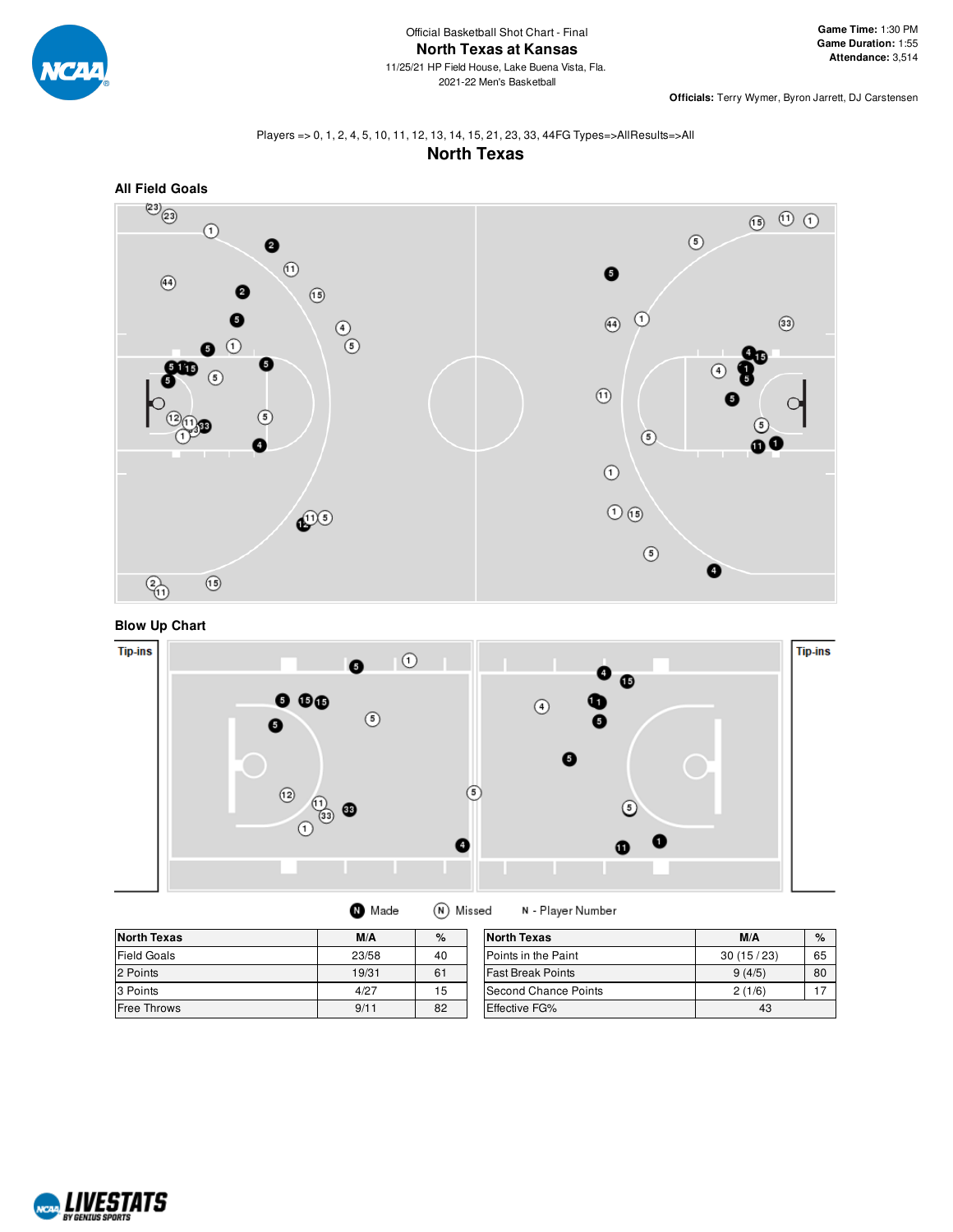

#### Players => 0, 1, 2, 3, 5, 10, 11, 12, 13, 15, 20, 21, 24, 30, 31, 33, 44, 55FG Types=>AllResults=>All









| Kansas             | M/A   | %  | Kansas                   | M/A       | $\%$ |
|--------------------|-------|----|--------------------------|-----------|------|
| Field Goals        | 26/51 | 51 | Points in the Paint      | 32(16/25) | 64   |
| 2 Points           | 20/37 | 54 | <b>Fast Break Points</b> | 16(9/11)  | 82   |
| 3 Points           | 6/14  | 43 | Second Chance Points     | 5(2/6)    | 33   |
| <b>Free Throws</b> | 13/19 | 68 | <b>Effective FG%</b>     | 57        |      |

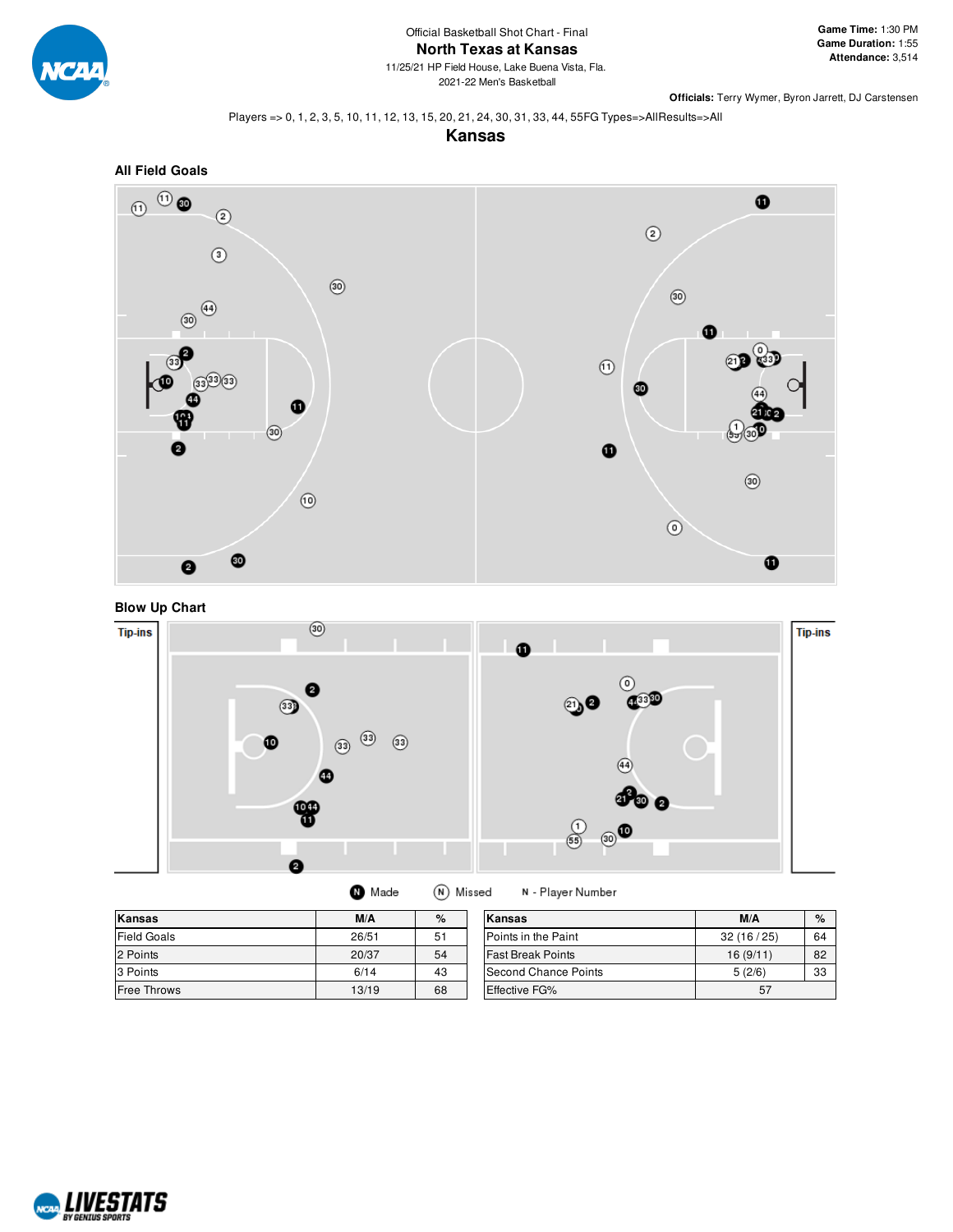

2021-22 Men's Basketball

## **North Texas**

| Lineup                                                              | <b>Quarter On</b>     |       |                |       | Time On Quarter Off Time Off Time on Court Score Score Diff Reb StI Tov Ass |         |                |                |                |                |                      | <b>PPP</b> |
|---------------------------------------------------------------------|-----------------------|-------|----------------|-------|-----------------------------------------------------------------------------|---------|----------------|----------------|----------------|----------------|----------------------|------------|
| 1- McBride M/ 4- Bell T/ 11- Murray J/ 15- Jones R/ 33- Ousmane A/  |                       | 20:00 |                | 17:26 | 02:34                                                                       | $0 - 3$ | $-3$           | $\overline{2}$ | $\Omega$       |                | 0                    | 0.0000     |
| 1- McBride M/ 4- Bell T/ 5- Perry T/ 11- Murray J/ 44- Wright H/    | $\mathbf{1}$          | 17:26 | 1              | 15:23 | 02:03                                                                       | $3 - 3$ | $\Omega$       | $\overline{c}$ | $\mathbf 0$    |                | 0                    | 0.8721     |
| 1- McBride M/4- Bell T/5- Perry T/15- Jones R/33- Ousmane A/        | $\mathbf{1}$          | 15:23 | $\overline{1}$ | 13:55 | 01:28                                                                       | $2 - 7$ | $-5$           | $\mathbf 0$    | $\mathbf{0}$   | $\mathbf 0$    | $\Omega$             | 1.0000     |
| 4- Bell T/5- Perry T/11- Murray J/15- Jones R/33- Ousmane A/        | 1                     | 13:55 | $\mathbf{1}$   | 13:16 | 00:39                                                                       | $0 - 3$ | $-3$           | $\mathbf{1}$   | $\mathbf 0$    |                | 0                    | 0.0000     |
| 1- McBride M/4- Bell T/5- Perry T/10- Simmons J/11- Murray J/       | $\mathbf{1}$          | 13:16 | $\mathbf{1}$   | 12:39 | 00:37                                                                       | $0 - 1$ | $-1$           | $\mathbf 0$    | $\mathbf{0}$   | $\mathbf 0$    | $\Omega$             | 0.0000     |
| 1- McBride M/2- Scott A/5- Perry T/10- Simmons J/11- Murray J/      | 1                     | 12:39 | 1              | 11:47 | 00:52                                                                       | $2 - 3$ | $-1$           | $\mathbf 0$    | 0              | $\mathbf 0$    |                      | 2.0000     |
| 1- McBride M/4- Bell T/5- Perry T/10- Simmons J/11- Murray J/       | $\mathbf{1}$          | 11:47 | 1              | 10:00 | 01:47                                                                       | $5 - 2$ | 3              | 1              | $\mathbf{0}$   | $\Omega$       | 0                    | 2.5000     |
| 4- Bell T/5- Perry T/11- Murray J/15- Jones R/33- Ousmane A/        | $\mathbf{1}$          | 10:00 | $\overline{1}$ | 09:26 | 00:34                                                                       | $2 - 1$ | $\mathbf{1}$   | $\mathbf 0$    | $\mathbf{0}$   | $\mathbf 0$    | $\Omega$             | 2.0000     |
| 1- McBride M/ 4- Bell T/ 5- Perry T/ 15- Jones R/ 44- Wright H/     | 1                     | 09:26 | 1              | 07:30 | 01:56                                                                       | $0 - 2$ | $-2$           | $\overline{c}$ | $\mathbf{0}$   |                | $\Omega$             | 0.0000     |
| 1- McBride M/ 5- Perry T/ 11- Murray J/ 15- Jones R/ 44- Wright H/  | 1                     | 07:30 | $\mathbf{1}$   | 05:30 | 02:00                                                                       | $0 - 2$ | $-2$           | 3              | $\mathbf 0$    |                | 0                    | 0.0000     |
| 1- McBride M/4- Bell T/11- Murray J/15- Jones R/44- Wright H/       | 1                     | 05:30 | 1              | 03:46 | 01:44                                                                       | $4 - 2$ | $\overline{2}$ | 3              |                |                | $\Omega$             | 1.0000     |
| 1- McBride M/ 4- Bell T/ 5- Perry T/ 11- Murray J/ 15- Jones R/     | 1                     | 03:46 | 1              | 01:19 | 02:27                                                                       | $5 - 4$ | 1              | $\mathbf 0$    | $\mathbf 0$    | $\overline{c}$ |                      | 1.2887     |
| 1- McBride M/2- Scott A/5- Perry T/11- Murray J/15- Jones R/        | 1                     | 01:19 | $\overline{2}$ | 20:00 | 01:19                                                                       | $4 - 2$ | $\overline{2}$ | $\mathbf{1}$   | $\mathbf{2}$   | $\mathbf 0$    | $\Omega$             | 1.3333     |
| 1- McBride M/4- Bell T/11- Murray J/15- Jones R/33- Ousmane A/      | $\mathbf{2}^{\prime}$ | 20:00 | $\overline{2}$ | 18:11 | 01:49                                                                       | $4 - 8$ | $-4$           | $\mathbf 0$    | $\Omega$       |                | $\overline{2}$       | 1.3333     |
| 1- McBride M/ 5- Perry T/ 11- Murray J/ 15- Jones R/ 33- Ousmane A/ | $\overline{2}$        | 18:11 | $\overline{2}$ | 17:03 | 01:08                                                                       | $2 - 0$ | $\overline{2}$ | $\overline{c}$ |                | 0              |                      | 1.0000     |
| 1- McBride M/5- Perry T/11- Murray J/15- Jones R/44- Wright H/      | $\overline{2}$        | 17:03 | $\overline{2}$ | 14:22 | 02:41                                                                       | $2 - 7$ | $-5$           | $\overline{2}$ |                |                | $\Omega$             | 0.4000     |
| 1- McBride M/ 5- Perry T/ 11- Murray J/ 15- Jones R/ 33- Ousmane A/ | $\overline{2}$        | 14:22 | $\overline{2}$ | 13:57 | 00:25                                                                       | $0 - 3$ | $-3$           | $\mathbf 0$    | $\mathbf{0}$   | $\mathbf 0$    | $\Omega$             | 0.0000     |
| 1- McBride M/4- Bell T/5- Perry T/15- Jones R/33- Ousmane A/        | $\overline{2}$        | 13:57 | $\overline{2}$ | 11:46 | 02:11                                                                       | $4 - 0$ | 4              | $\mathbf{1}$   |                | $\mathbf 0$    | $\Omega$             | 1.2048     |
| 1- McBride M/ 5- Perry T/ 11- Murray J/ 15- Jones R/ 33- Ousmane A/ | $\overline{c}$        | 11:46 | $\overline{c}$ | 10:48 | 00:58                                                                       | $2 - 4$ | $-2$           | $\mathbf 0$    | $\mathbf{0}$   | 0              | 0                    | 1.0638     |
| 2- Scott A/5- Perry T/11- Murray J/15- Jones R/33- Ousmane A/       | $\mathbf{2}^{\prime}$ | 10:48 | $\overline{c}$ | 10:16 | 00:32                                                                       | $2 - 2$ | $\Omega$       | $\mathbf 0$    | $\Omega$       | $\mathbf 0$    | $\Omega$             | 2.2727     |
| 1- McBride M/2- Scott A/5- Perry T/11- Murray J/33- Ousmane A/      | $\mathbf{2}^{\prime}$ | 10:16 | $\overline{2}$ | 06:29 | 03:47                                                                       | $6-6$   | $\Omega$       | $\mathbf{1}$   |                | $\mathbf 0$    |                      | 1.1029     |
| 1- McBride M/2- Scott A/5- Perry T/11- Murray J/15- Jones R/        | $\overline{2}$        | 06:29 | $\overline{2}$ | 05:59 | 00:30                                                                       | $0-0$   | $\mathbf{0}$   | $\mathbf{1}$   | 0              | $\mathbf 0$    | 0                    | 0.0000     |
| 1- McBride M/2- Scott A/5- Perry T/11- Murray J/23- Stone M/        | $\overline{2}$        | 05:59 | $\overline{2}$ | 03:54 | 02:05                                                                       | $2 - 2$ | $\Omega$       | $\overline{4}$ | $\mathbf{0}$   | $\mathbf 0$    | $\Omega$             | 0.5000     |
| 1- McBride M/2- Scott A/5- Perry T/12- Zephir B/23- Stone M/        | $\overline{c}$        | 03:54 | $\overline{2}$ | 02:23 | 01:31                                                                       | $0 - 4$ | $-4$           | $\mathbf{1}$   | $\mathbf{0}$   | 0              | 0                    | 0.0000     |
| 0- Browne R/2- Scott A/12- Zephir B/15- Jones R/23- Stone M/        | $\overline{c}$        | 02:23 | $\overline{2}$ | 00:00 | 02:23                                                                       | $8-0$   | 8              | $\overline{2}$ | $\overline{2}$ |                | $\mathbf{2}^{\circ}$ | 1.6000     |

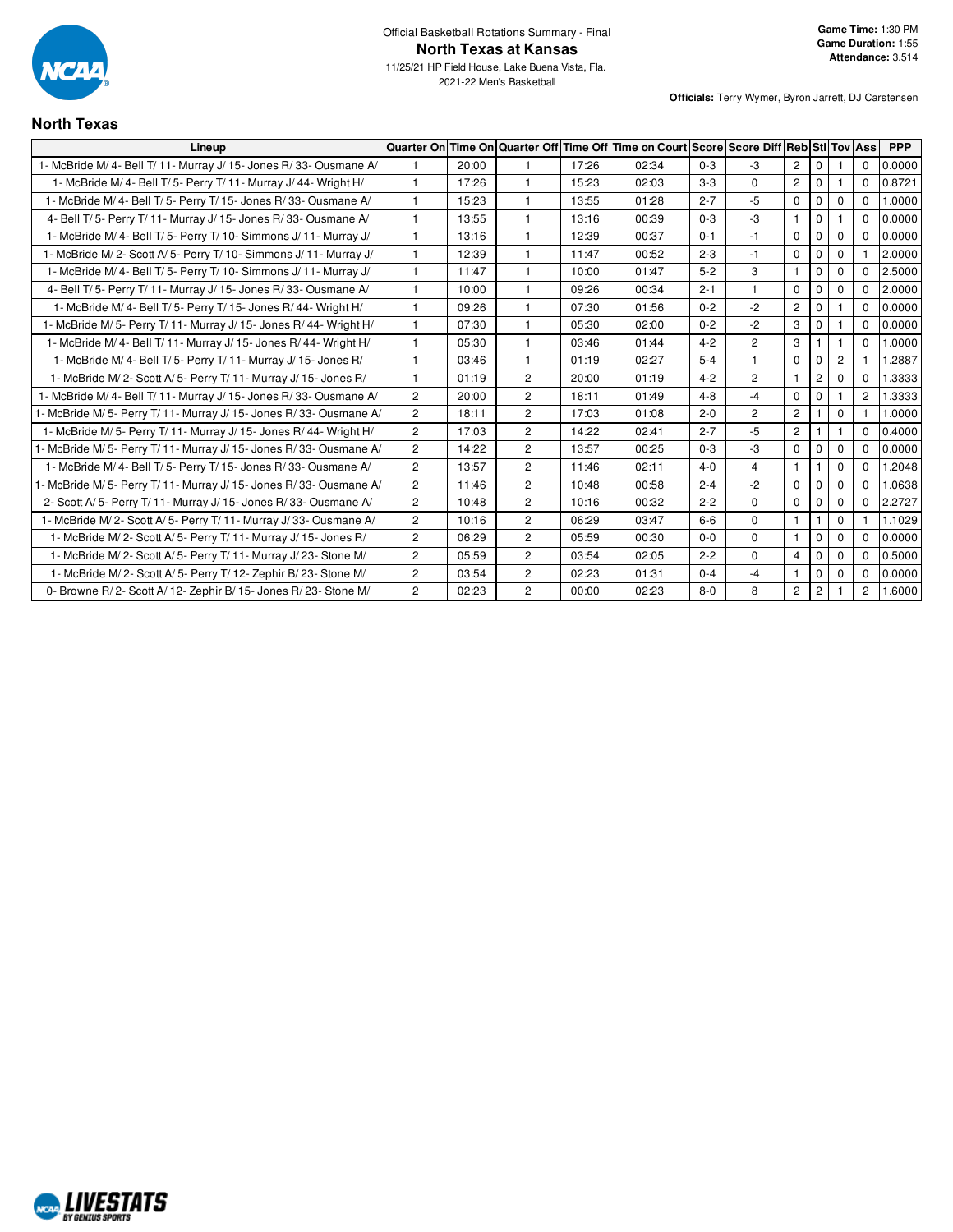

**Kansas**

11/25/21 HP Field House, Lake Buena Vista, Fla. 2021-22 Men's Basketball

| Lineup                                                                                | Quarter<br>On  | <b>Time</b><br>On | Quarter<br>Off | <b>Time</b><br>Off | Time on<br>Court | <b>Score</b> | <b>Score</b><br><b>Diff</b> |                |              |                | <b>Reb</b> StilTov Ass | <b>PPP</b> |
|---------------------------------------------------------------------------------------|----------------|-------------------|----------------|--------------------|------------------|--------------|-----------------------------|----------------|--------------|----------------|------------------------|------------|
| 2- Braun C/3- Harris D/11- Martin R/30- Agbaji O/33- McCormack D/                     | 1              | 20:00             | $\mathbf{1}$   | 15:23              | 04:37            | $6 - 3$      | 3                           | 4              | $\mathbf 0$  |                | $\overline{c}$         | 1.0000     |
| 2- Braun C/10- Wilson J/11- Martin R/30- Agbaji O/44- Lightfoot M/                    | $\mathbf{1}$   | 15:23             | $\overline{1}$ | 13:16              | 02:07            | $10-2$       | 8                           | $\overline{2}$ | $\mathbf 0$  | $\Omega$       | 3                      | 2.3148     |
| 3- Harris D/ 10- Wilson J/ 30- Agbaji O/ 44- Lightfoot M/ 55- Coleman-<br>Lands $J/$  | $\mathbf{1}$   | 13:16             | $\mathbf{1}$   | 11:47              | 01:29            | $4 - 2$      | $\overline{2}$              | $\mathbf{1}$   | $\mathbf 0$  | $\Omega$       | $\Omega$               | 1.7241     |
| 2- Braun C/3- Harris D/10- Wilson J/33- McCormack D/55- Coleman-<br>Lands J/          |                | 11:47             | $\mathbf{1}$   | 10:00              | 01:47            | $2 - 5$      | $-3$                        | $\overline{2}$ | $\mathbf 0$  |                | $\Omega$               | 0.8197     |
| 2- Braun C/3- Harris D/11- Martin R/30- Agbaii O/33- McCormack D/                     | $\mathbf{1}$   | 10:00             | $\mathbf{1}$   | 08:49              | 01:11            | $1 - 2$      | $-1$                        | $\mathbf{1}$   | $\mathbf 0$  | $\mathbf{0}$   | $\mathbf 0$            | 1.1364     |
| 0- Pettiford B/2- Braun C/11- Martin R/30- Agbaji O/33- McCormack D/                  | $\mathbf{1}$   | 08:49             | $\overline{1}$ | 07:54              | 00:55            | $2 - 0$      | $\overline{2}$              | $\mathbf{1}$   | $\mathbf 0$  | $\mathbf 0$    | $\Omega$               | 1.0638     |
| 0- Pettiford B/1- Yesufu J/2- Braun C/30- Agbaii O/33- McCormack D/                   | $\mathbf{1}$   | 07:54             | $\mathbf{1}$   | 06:29              | 01:25            | $2 - 0$      | $\overline{c}$              | $\mathbf{1}$   | $\mathbf 0$  | $\Omega$       |                        | 1.0000     |
| 0- Pettiford B/ 1- Yesufu J/ 10- Wilson J/ 30- Agbaji O/ 44- Lightfoot M/             | $\mathbf{1}$   | 06:29             | $\overline{1}$ | 04:55              | 01:34            | $0 - 4$      | $-4$                        | $\mathbf{1}$   | $\mathbf 0$  | $\Omega$       | $\Omega$               | 0.0000     |
| 2- Braun C/3- Harris D/11- Martin R/21- Clemence Z/55- Coleman-Lands                  |                | 04:55             | $\mathbf{1}$   | 02:10              | 02:45            | $4 - 3$      | $\mathbf{1}$                | $\mathbf{1}$   |              | $\overline{2}$ | 0                      | 0.8000     |
| 2- Braun C/3- Harris D/10- Wilson J/11- Martin R/30- Agbaji O/                        | 1              | 02:10             | $\mathbf{1}$   | 01:19              | 00:51            | $2 - 2$      | 0                           | $\Omega$       | $\mathbf 0$  | $\mathbf 0$    | $\Omega$               | 2.0000     |
| 0- Pettiford B/2- Braun C/10- Wilson J/11- Martin R/30- Agbaji O/                     | 1              | 01:19             | $\mathbf{1}$   | 01:08              | 00:11            | $0 - 2$      | $-2$                        | $\mathbf 0$    | $\mathbf 0$  |                | $\Omega$               | 0.0000     |
| 1- Yesufu J/2- Braun C/10- Wilson J/11- Martin R/30- Agbaji O/                        | $\mathbf{1}$   | 01:08             | $\overline{2}$ | 20:00              | 01:08            | $2 - 2$      | $\Omega$                    | $\mathbf{1}$   | $\mathbf 0$  | $\mathbf{1}$   | $\mathbf 0$            | 0.6667     |
| 2- Braun C/3- Harris D/11- Martin R/30- Agbaii O/33- McCormack D/                     | $\overline{2}$ | 20:00             | 2              | 17:03              | 02:57            | $8 - 6$      | $\overline{2}$              | $\mathbf{1}$   | $\mathbf 0$  | $\mathbf{1}$   | 1                      | 1.3605     |
| 2- Braun C/3- Harris D/11- Martin R/30- Agbaii O/44- Lightfoot M/                     | $\overline{2}$ | 17:03             | $\overline{2}$ | 15:28              | 01:35            | $5 - 2$      | 3                           | $\mathbf{1}$   | $\mathbf{1}$ | 1              | $\Omega$               | 1.4535     |
| 2- Braun C/ 10- Wilson J/ 11- Martin R/ 30- Agbaji O/ 44- Lightfoot M/                | $\overline{2}$ | 15:28             | $\overline{2}$ | 12:59              | 02:29            | $5 - 1$      | $\overline{4}$              | $\overline{4}$ | $\mathbf 0$  |                | $\overline{2}$         | 1.2500     |
| 2- Braun C/3- Harris D/10- Wilson J/30- Agbaji O/44- Lightfoot M/                     | $\overline{2}$ | 12:59             | $\overline{2}$ | 12:04              | 00:55            | $0 - 3$      | $-3$                        | $\Omega$       | $\Omega$     |                | $\Omega$               | 0.0000     |
| 10- Wilson J/ 11- Martin R/ 30- Agbaii O/ 44- Lightfoot M/ 55- Coleman-<br>Lands J/   | $\overline{2}$ | 12:04             | $\overline{c}$ | 08:35              | 03:29            | $10-8$       | $\overline{2}$              | 3              | $\mathbf 0$  |                | 3                      | 1.6667     |
| 2- Braun C/10- Wilson J/11- Martin R/21- Clemence Z/30- Agbaji O/                     | $\overline{c}$ | 08:35             | $\overline{c}$ | 06:29              | 02:06            | $2 - 2$      | 0                           | $\mathbf{2}$   | $\mathbf 0$  | $\overline{c}$ | 1                      | 0.5000     |
| 0- Pettiford B/2- Braun C/11- Martin R/21- Clemence Z/30- Agbaji O/                   | $\overline{2}$ | 06:29             | 2              | 03:54              | 02:35            | $2 - 2$      | $\Omega$                    | 3              | $\Omega$     | $\Omega$       | $\Omega$               | 0.5319     |
| 0- Pettiford B/ 1- Yesufu J/ 21- Clemence Z/ 24- Adams, Jr. K/ 30- Agbaji O/          | $\overline{2}$ | 03:54             | $\overline{2}$ | 02:23              | 01:31            | $4 - 0$      | $\overline{4}$              | $\overline{2}$ | 0            | $\mathbf{0}$   |                        | 1.3333     |
| 0- Pettiford B/1- Yesufu J/21- Clemence Z/24- Adams, Jr. K/55- Coleman-<br>Lands $J/$ | $\overline{c}$ | 02:23             | $\overline{c}$ | 01:04              | 01:19            | $0 - 8$      | -8                          | $\Omega$       | $\Omega$     |                | 0                      | 0.0000     |
| 0- Pettiford B/ 1- Yesufu J/ 12- Teahan C/ 20- Jankovich M/ 24- Adams, Jr.<br>K/      | $\overline{2}$ | 01:04             | $\overline{2}$ | 00:00              | 01:04            | $0 - 0$      | 0                           | $\overline{2}$ | $\Omega$     |                | $\Omega$               | 0.0000     |

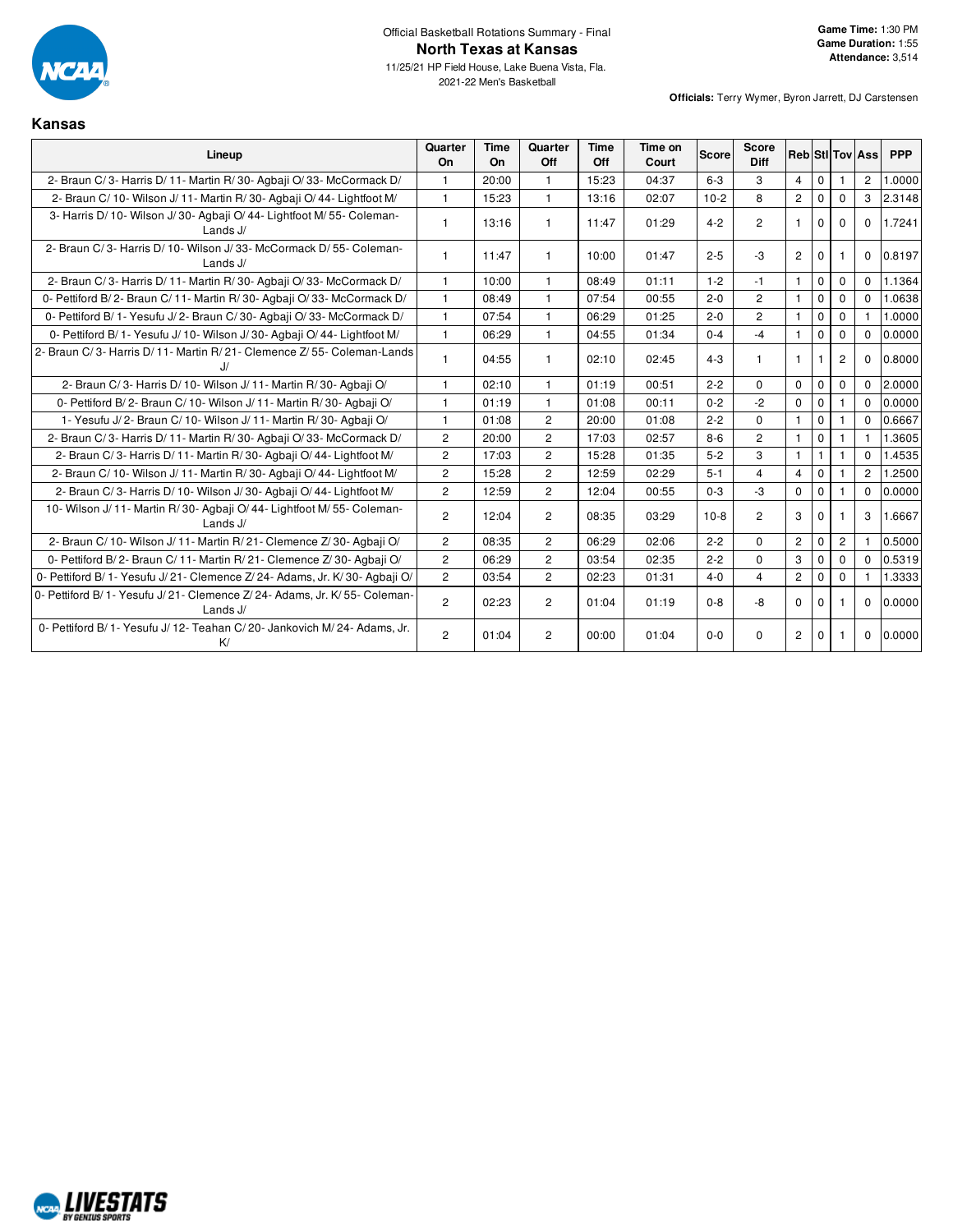

| <b>North Texas</b>                                                |             |              |                   |         |                |                |                |                |            |
|-------------------------------------------------------------------|-------------|--------------|-------------------|---------|----------------|----------------|----------------|----------------|------------|
| Lineup                                                            | <b>Time</b> | <b>Score</b> | <b>Score Diff</b> | Pts/Min | Reb            | Stl            | Tov            | <b>Ass</b>     | <b>PPP</b> |
| 1- McBride M/5- Perry T/11- Murray J/15- Jones R/44- Wright H/    | 04:41       | $2 - 9$      | $-7$              | 0.4270  | 5              |                | 2              | $\Omega$       | 0.2500     |
| 1- McBride M/4- Bell T/11- Murray J/15- Jones R/33- Ousmane A/    | 04:23       | $4 - 11$     | $-7$              | 0.9125  | $\overline{2}$ | $\Omega$       | $\overline{2}$ | $\overline{2}$ | 0.5714     |
| 1- McBride M/2- Scott A/5- Perry T/11- Murray J/33- Ousmane A/    | 03:47       | $6 - 6$      | $\Omega$          | 1.5859  |                |                | $\Omega$       |                | 1.1029     |
| 1- McBride M/4- Bell T/5- Perry T/15- Jones R/33- Ousmane A/      | 03:39       | $6 - 7$      | $-1$              | 1.6438  |                |                | $\Omega$       | $\Omega$       | 1.1278     |
| 1- McBride M/5- Perry T/11- Murray J/15- Jones R/33- Ousmane A/   | 02:31       | $4 - 7$      | -3                | 1.5894  | $\overline{2}$ |                | $\Omega$       |                | 0.8197     |
| 1- McBride M/ 4- Bell T/ 5- Perry T/ 11- Murray J/ 15- Jones R/   | 02:27       | $5 - 4$      |                   | 2.0408  | $\Omega$       | $\Omega$       | $\overline{2}$ |                | 1.2887     |
| 1- McBride M/ 4- Bell T/ 5- Perry T/ 10- Simmons J/ 11- Murray J/ | 02:24       | $5-3$        | $\overline{2}$    | 2.0833  |                | $\Omega$       | $\Omega$       | $\Omega$       | 1.6667     |
| 0- Browne R/2- Scott A/12- Zephir B/15- Jones R/23- Stone M/      | 02:23       | $8 - 0$      | 8                 | 3.3566  | $\overline{2}$ | $\overline{2}$ |                | $\overline{c}$ | 1.6000     |
| 1- McBride M/2- Scott A/5- Perry T/11- Murray J/23- Stone M/      | 02:05       | $2 - 2$      | $\mathbf 0$       | 0.9600  | 4              | $\mathbf 0$    | $\Omega$       | 0              | 0.5000     |
| 1- McBride M/4- Bell T/5- Perry T/11- Murray J/44- Wright H/      | 02:03       | $3-3$        | $\Omega$          | 1.4634  | $\overline{2}$ | $\Omega$       |                | $\Omega$       | 0.8721     |
| 1- McBride M/ 4- Bell T/ 5- Perry T/ 15- Jones R/ 44- Wright H/   | 01:56       | $0 - 2$      | $-2$              | 0.0000  | $\overline{2}$ | $\Omega$       |                | $\Omega$       | 0.0000     |
| 1- McBride M/2- Scott A/5- Perry T/11- Murray J/15- Jones R/      | 01:49       | $4 - 2$      | 2                 | 2.2018  | $\overline{2}$ | $\overline{c}$ | <sup>0</sup>   | $\Omega$       | 1.0000     |
| 1- McBride M/4- Bell T/11- Murray J/15- Jones R/44- Wright H/     | 01:44       | $4 - 2$      | $\overline{2}$    | 2.3077  | 3              |                |                | $\Omega$       | 1.0000     |
| 1- McBride M/2- Scott A/5- Perry T/12- Zephir B/23- Stone M/      | 01:31       | $0 - 4$      | $-4$              | 0.0000  |                | $\Omega$       | $\Omega$       | $\Omega$       | 0.0000     |
| 4- Bell T/5- Perry T/11- Murray J/15- Jones R/33- Ousmane A/      | 01:13       | $2 - 4$      | $-2$              | 1.6438  |                | $\Omega$       |                | $\Omega$       | 1.0000     |
| 1- McBride M/2- Scott A/5- Perry T/10- Simmons J/11- Murray J/    | 00:52       | $2 - 3$      | $-1$              | 2.3077  | $\Omega$       | $\Omega$       | $\Omega$       |                | 2.0000     |
| 2- Scott A/5- Perry T/11- Murray J/15- Jones R/33- Ousmane A/     | 00:32       | $2 - 2$      | $\Omega$          | 3.7500  | $\Omega$       | $\Omega$       | $\Omega$       | $\Omega$       | 2.2727     |